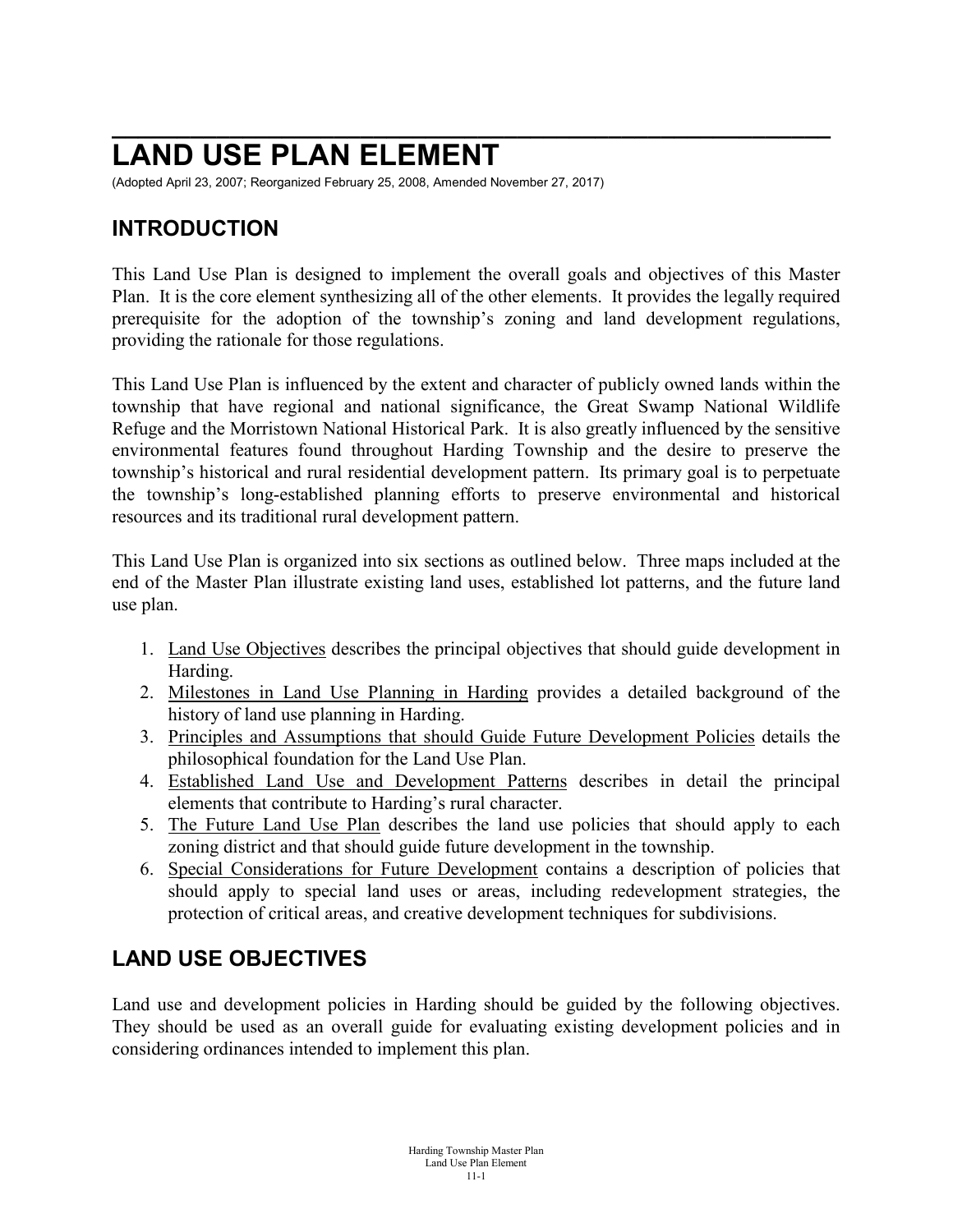- 1. **Preserve and perpetuate the township's rural historic character and high quality natural environment.** Preserving the township's traditional historic and rural character is a central objective of this Master Plan. Preserving the narrow, curvilinear road system bordered by large trees and open fields is fundamental to achieving this. Roads constructed to serve new development should replicate appropriate characteristics of the township's existing roads and landscapes. Creative development techniques should be employed so that subdivision layouts promote the township's rural character by establishing variety in lot sizes, preserving the rural streetscape, and maintaining open fields, natural vegetation and mature trees, and bridle trails.
- 2. **Protect water resources.** Future development should be limited and regulated so as not to substantially diminish the quality of the township's ground and surface water resources, particularly in view of the township's function as a recharge area for the Buried Valley Aquifer and its location in the Highlands Region. Conservation easements should be established along stream corridors to protect surface water quality and promote greenways.
- 3. **Protect the Great Swamp National Wildlife Refuge.** New development should be designed to minimize stormwater runoff in the Great Swamp watershed, consistent with this Master Plan's and the State Development and Redevelopment Plan's policies to protect environmentally sensitive areas.
- 4. **Protect Morristown National Historical Park.** The historic integrity of Morristown National Historical Park should be protected from the negative effects of development.
- 5. **Preserve the township's historic heritage.** Public and private efforts to save historic structures should be encouraged and new development in or near historic districts should be undertaken in ways that will preserve the historic character of these areas.
- 6. **Maintain New Vernon as the center of community interaction and focal point for the community.** Future development/redevelopment policies should promote the continuation of the village of New Vernon as a focal point and gathering place for the Harding community. The pedestrian scale of the village with small-scale commercial uses, banks and professional offices, surrounded by low-density residential uses should be maintained. The reestablishment of the Post Office in the village core has been essential to this objective.
- 7. **Perpetuate the established patterns of development.** The zone plan should reflect and perpetuate established land uses and lot patterns, and manage development compatible with the established low residential density and the small scale and limited extent of commercial development.
- 8. **Balance development with limited infrastructure.** Future development should be limited to levels that can be supported without substantially improving or expanding the existing limited public infrastructure.

#### **MILESTONES IN LAND USE PLANNING IN HARDING**

This Land Use Plan is the result of a long evolution of formal land use planning in Harding, which began on November 1, 1928 with the New Vernon Neighborhood Restrictive Agreement.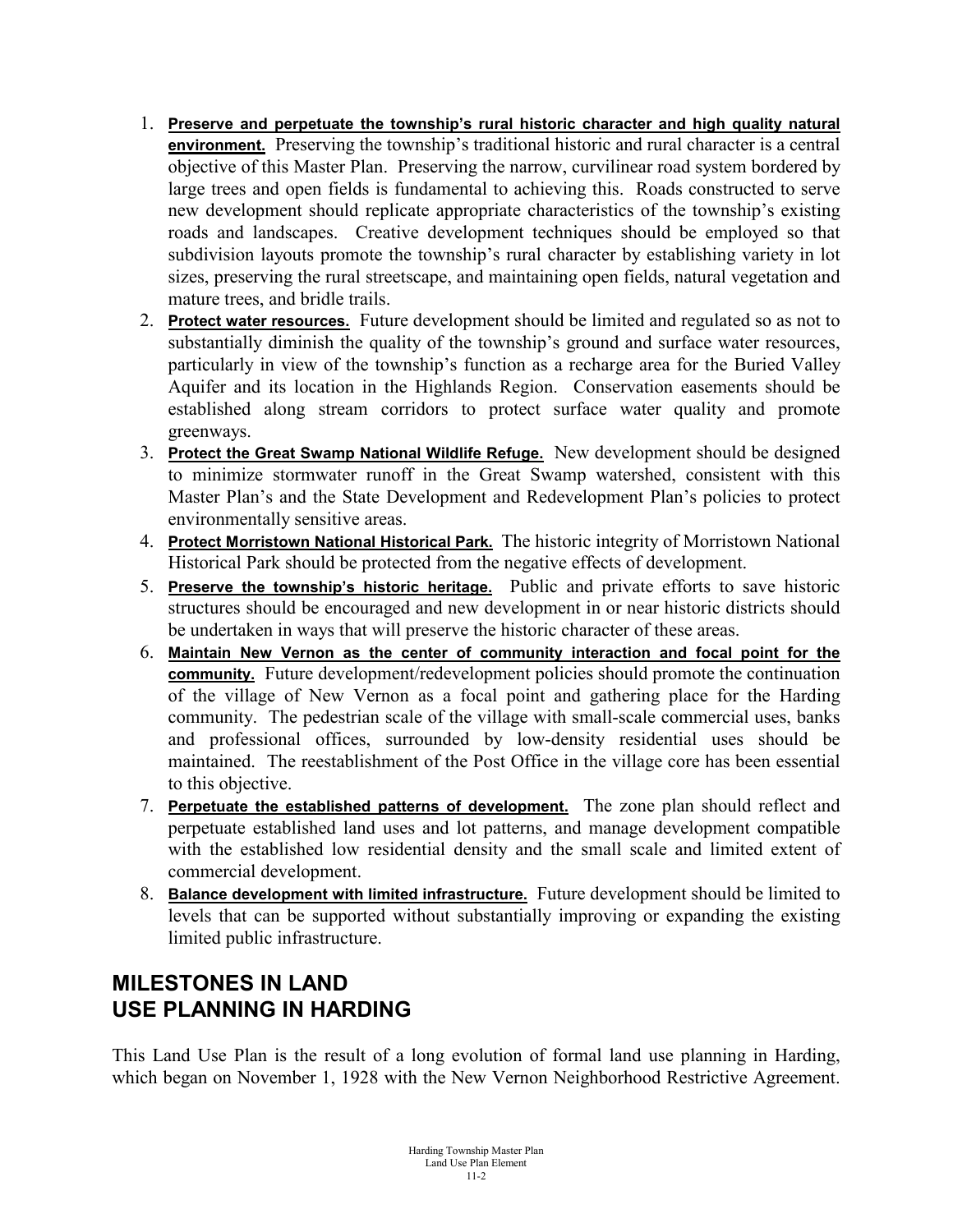This agreement among private landowners of large estates established protective covenants against subdividing into less than three-acre residential lots throughout the New Vernon area.

The original township Zoning Ordinance, adopted on December 9, 1930, provided for the first regulation of land use development with the creation of two residential zones and a limited business district. Other early milestones in Harding's planning and development include the creation of the Mt. Kemble Lake community in the late 1920s and the establishment of Morristown National Historical Park, the nation's first historical park, in the early 1930s. In the 1960's the Great Swamp National Wildlife Refuge was established and now serves as an important regional environmental resource.

Much of the township's historic rural development pattern has been retained despite rapid suburbanization that took place in northern New Jersey after World War II. Through the years, the Land Use Plan and development regulations have been updated to reflect changing circumstances, such as the construction of I-287. However, the community's desire to preserve and protect the township's environmental resources, rural development characteristics, and regionally significant public open space areas has remained constant.

Over the last 25 years there has been increasing local, regional and statewide concern about damage to environmental resources and the consequences of suburban sprawl. In 1980 the New Jersey Department of Community Affairs recognized Harding's special land use and environmental characteristics by designating most of the township as a Conservation Area in the State Development Guide Plan. In 1989, the Commissioner of the New Jersey Department of Environmental Protection signed Administrative Order # 51 creating the Great Swamp Watershed Advisory Committee to make recommendations for the protection of the watershed. Subsequently the Ten Towns Committee was established to prepare a watershed management plan, accomplished in 1997, recommending land use policies to protect the Refuge.

In 1992, and again in 2001, the New Jersey State Planning Commission designated virtually all of Harding as part of the Environmentally Sensitive Planning Area (Planning Area 5) in the New Jersey State Development and Redevelopment Plan ("State Plan"). The State Plan embodies planning policies to promote sustainable growth in appropriate areas, protect natural resources and avoid sprawl, and guide state agencies in allocating funds and approving projects involving the expansion of infrastructure.

In 2000, the Planning Board conducted a reexamination of the Master Plan and development regulations and concluded that Harding's rural character was at risk due to full development in some areas under the R-1 Zone's 3-acre minimum lot size. The report noted that there were still areas where full build-out had not occurred and that the number of oversized lots and the variety of lot sizes in these areas contributed significantly to the township's rural character. The report recommended a study utilizing the township's Geographic Information System (GIS) to analyze areas where it would be appropriate to lower the development density based on established lot patterns and/or the presence of environmental constraints.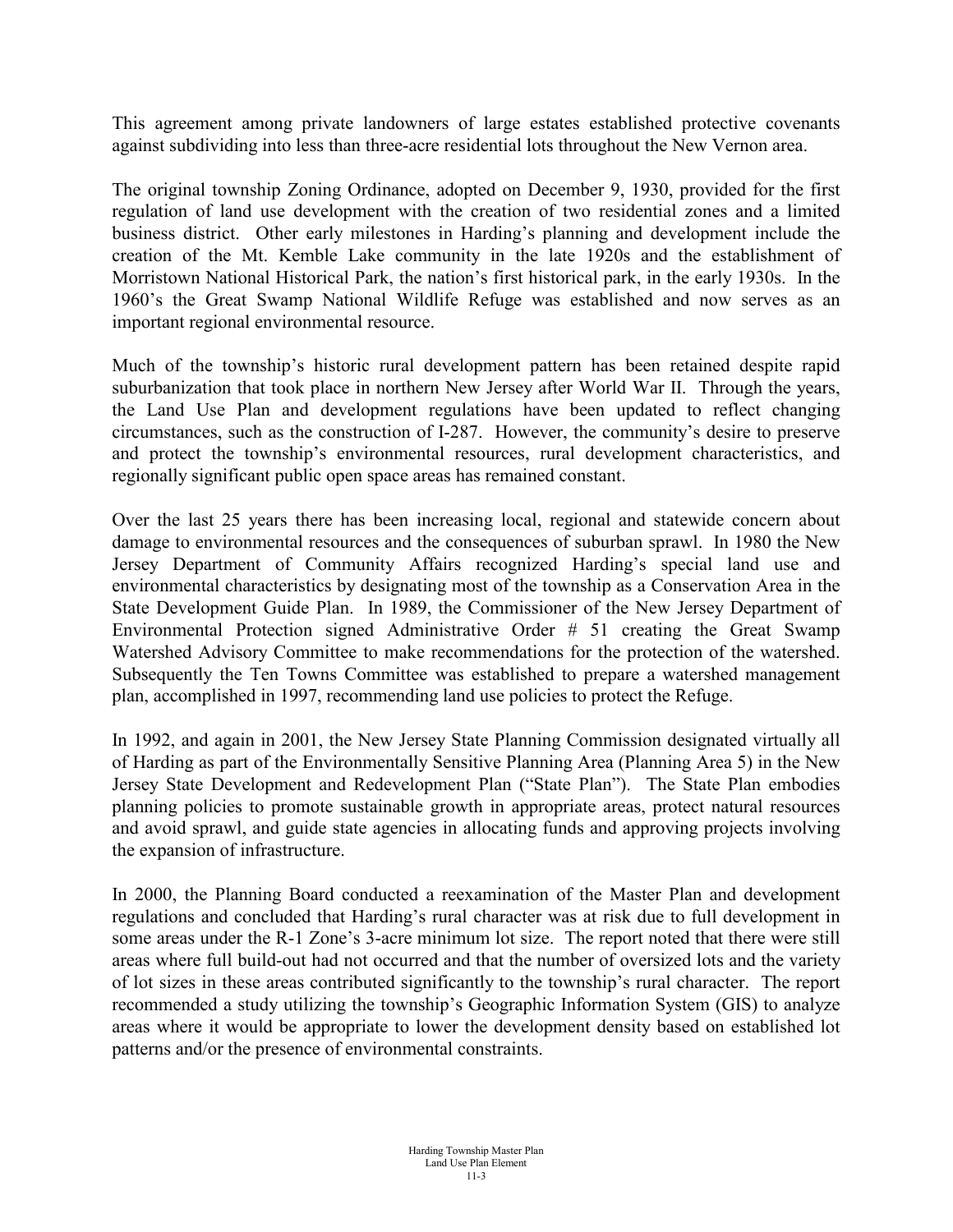In 2003, the Master Plan was amended to update the Environmental Resources Inventory (ERI). The new ERI recognized the significance of Harding's water resources and recommended that a carrying capacity study be conducted to analyze the capability of soils to accommodate development that is reliant upon individual wastewater disposal systems. The study, undertaken in early 2004 by Maser Consulting Engineers, utilized the "Nitrate Dilution Model" to recommend appropriate development densities consistent with Harding's long-standing environmental protection goals. It also recommended a review of the township's zoning densities to determine if they were consistent with the conclusions of the study under full "buildout." These recommendations, which are further discussed in detail in the Conservation Plan element, have significantly influenced future land use policies embodied in this Plan and the zoning amendments enacted in November 2004 that established a new low density residential district in the township.

#### **PRINCIPLES & ASSUMPTIONS THAT SHOULD GUIDE FUTURE DEVELOPMENT POLICIES**

Following are the primary principles and assumptions that should be taken into account in formulating and implementing future land use policies in Harding Township.

**State planning area designation:** *environmentally sensitive***.** The State Development and Redevelopment Plan first adopted in 1992 and readopted in 2001 designated virtually all of Harding as Planning Area 5 (PA-5), Environmentally Sensitive. The planning policies recommended in the State Plan for PA-5 areas are designed to protect critical environmental resources and discourage intense development (except in designated centers) necessitating extensions of infrastructure into environmentally sensitive areas. Consistent with this, the NJ Department of Community Affairs (DCA) has designated Harding a *Special Area* permitting modified stormwater and subdivision road improvement standards in recognition of Harding's location within the Great Swamp watershed and local and state environmental planning goals.

**Highlands Region.** The western section of Harding is located within the physiographic region known as the *Highlands*. Under the Highlands Water Protection and Planning Act all of Harding is included in the Highlands Region *planning area*. The protection of water resources in the Highlands is of regional and statewide importance.

**Great Swamp National Wildlife Refuge.** About half of the Refuge is located within Harding Township and almost all stormwater runoff from development in the township flows into it. The township has a special responsibility to protect the environmental quality of the Refuge.

**Morristown National Historical Park (Jockey Hollow) and Historic Districts.** Harding includes almost all of the Morristown National Historical Park and six historic districts, three of which are state and nationally registered districts. In addition, there are numerous other historic resources around the township that are not within the boundaries of designated historic districts. The township has a responsibility to promote the preservation of these important resources that contribute significantly to the nation's history and the township's character and sense of place.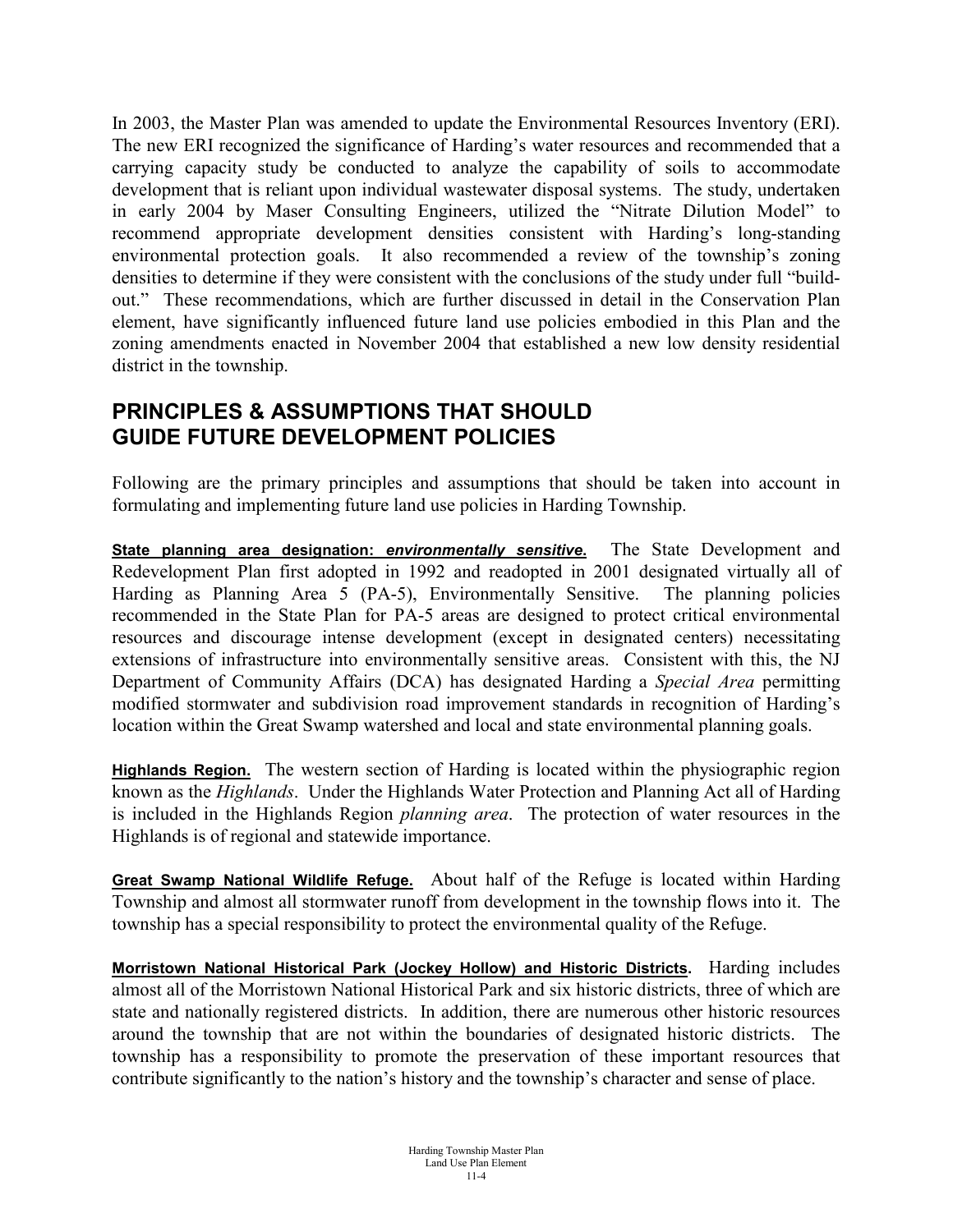**Limited public infrastructure.** Harding has a system of narrow roads and only small areas with access to public water and sewer systems. Substantial expansion or improvement to this infrastructure would be inconsistent with Harding's designation within Planning Area 5, the environmentally sensitive planning area. Thus, future development must be in balance with the ability of the land to support it.

**Groundwater quality and supply.** The connection of Harding's groundwater to the Buried Valley Aquifer system and the reliance of most residents on wells for their water supply make the protection of groundwater quality of primary importance.

**Preservation of the traditional rural development pattern.** Since the creation of the New Vernon Restrictive Agreement in the 1920s, Harding's fundamental planning goal has been to preserve its rural character and historic heritage. This remains a strong desire of current residents.

**Commitment to provide affordable housing.** The zone plan should reflect the township's commitment to meet its affordable housing obligation in a manner consistent with the goal of preserving the township's traditional development pattern.

**Critical areas and areas with special natural resources.** Development pressures are endangering areas of critical environmental importance and natural resources of special significance in the township. These critical areas and special natural resources such as stream corridors, freshwater wetlands, flood hazard areas, steep slopes, and mature woodlands, deserve special consideration.

# **ESTABLISHED LAND USE & DEVELOPMENT PATTERNS**

This section of the Land Use Plan describes the primary elements of the major existing land use patterns in the township. Figure 17, Existing Land Use map, shows the patterns of existing land uses in Harding. Harding's landscape has traditionally been highly organized around compact, relatively high-density crossroad villages surrounded by a relatively low-density countryside. To a great extent, the overall pattern is one of significant variety in the size and shape of land holdings and of the buildings located on them, whether in villages or the countryside. This contrasts sharply with the uniformity and homogeneity that is characteristic of modern suburban development elsewhere in the region.

#### **Development History**

The history of development in Harding Township is inextricably linked with the diverse geography of the township. Early settlement in the township occurred along the historic Indian trails which extended through forests, along the limited, dry terrain in the southern portion of the township, along the plateaus in the central portion of the township and through the valleys in the northwestern portion of the township. From the time of the first European settlement, to the Revolutionary War, the township was sparsely populated. A few mills, forges, and taverns served the scattered rural dwellings. Harding Township experienced a period of growth between the Revolutionary and Civil wars. The earliest architecturally significant building activity took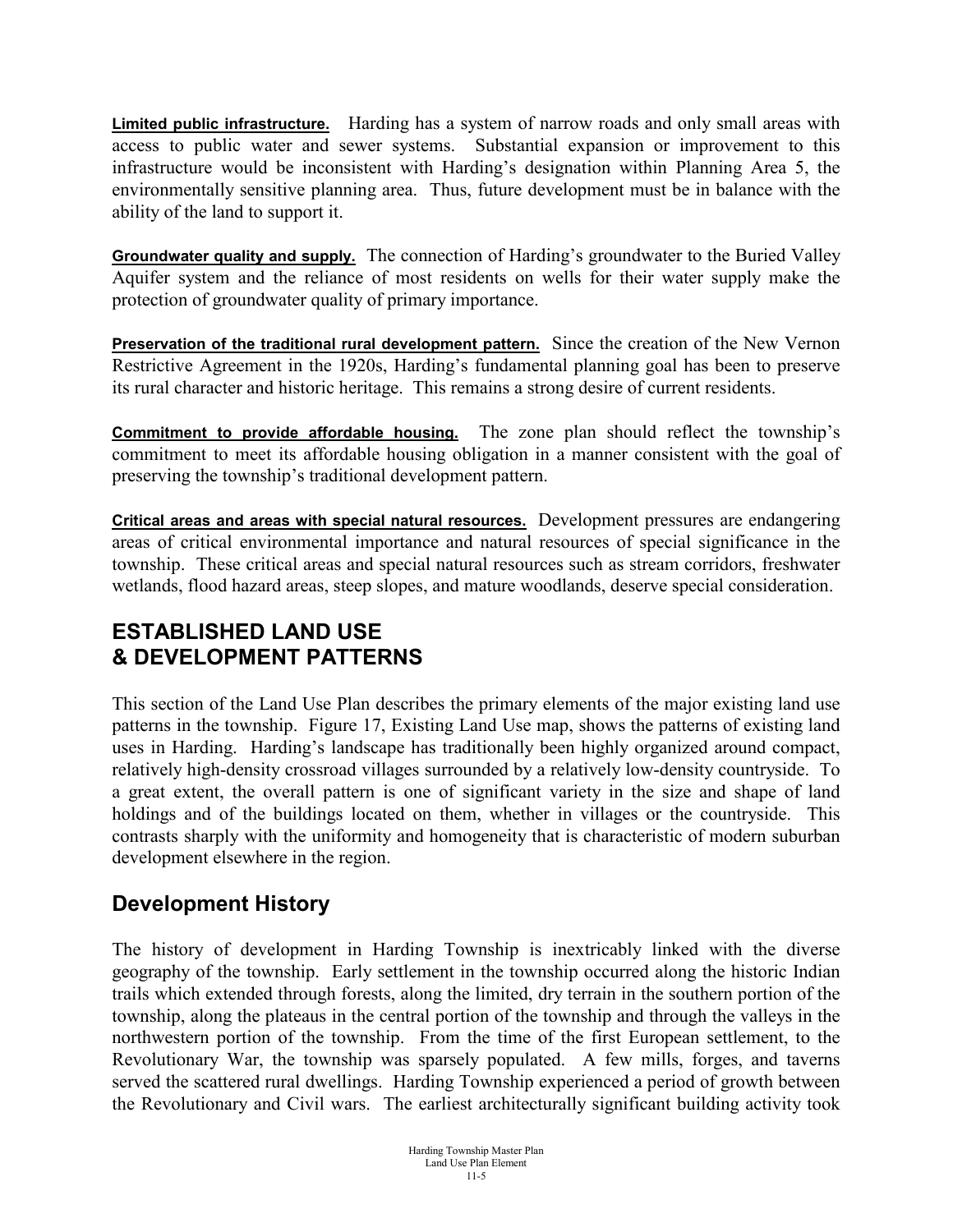place in the 19th Century along Mt. Kemble Avenue. It was then that the Glen Alpin and Hurstmont houses were built.

Harding was largely unaffected by later industrialization and, despite explosive growth elsewhere in northern New Jersey, the township's more rural development pattern has been maintained throughout the 20th Century. The result has been the preservation of large areas of open land and protection of sensitive environmental features within the township. In the 1920's, five large landowners in Harding recognized that intensive development would destroy the environmental resources and rural character of the community, and on November 1,1928, entered into the "New Vernon Neighborhood Restrictive Agreement" which established protective covenants preventing the resale of land in units smaller than three acre residential lots throughout most of the township. During the same period, the federal government acquired large tracts of land within the township to establish the Morristown National Historical Park.

Little development occurred in Harding from the 1920's to World War II with the exception of a small pocket of summer home development around Mt. Kemble Lake. New housing was interspersed with the old and was compatible in scale and mass to the earlier development. Commercial development was limited to the Route 202 corridor and to a small village store and service station in New Vernon. Following World War II, the rural pattern of residential development continued throughout most of the township. Smaller lot development occurred along the northern border of Harding along Route 202, in the New Vernon area, in the Green Village area at the western end of Pleasantville Road and in the Mt. Kemble Lake area where summer homes were converted into year round residences and new year round houses were built.

In the late 1970's and early 1980's, two townhouse developments were built at the northern edge of the township along Route 202. The only significant non-residential development to occur in Harding Township has been restricted to a narrow highway corridor along Route 202, west of Interstate 287. In recent years, two utility maintenance facilities, two corporate office structures, and a number of small business facilities have been constructed in this area.

# **Harding's Rural Character**

The land use pattern that still persists in many areas of Harding is characteristic of historic rural America. Harding's historic rural development pattern is that of a landscape of low-density development organized around several small crossroad villages. In many areas, the great variety and randomness of lot sizes, including the numerous very large lots that still exist, distinguish it from typical modern suburbia, which is characterized by a pattern of uniformity in lot size and development layout.

Harding's rural character is defined by the combination of characteristics that contribute to what we think of as the rural landscape. While each element alone might not be sufficient to identify the community as *rural*, the combination of these elements is evocative of a rural setting. The essential contributing elements of Harding's rural character are: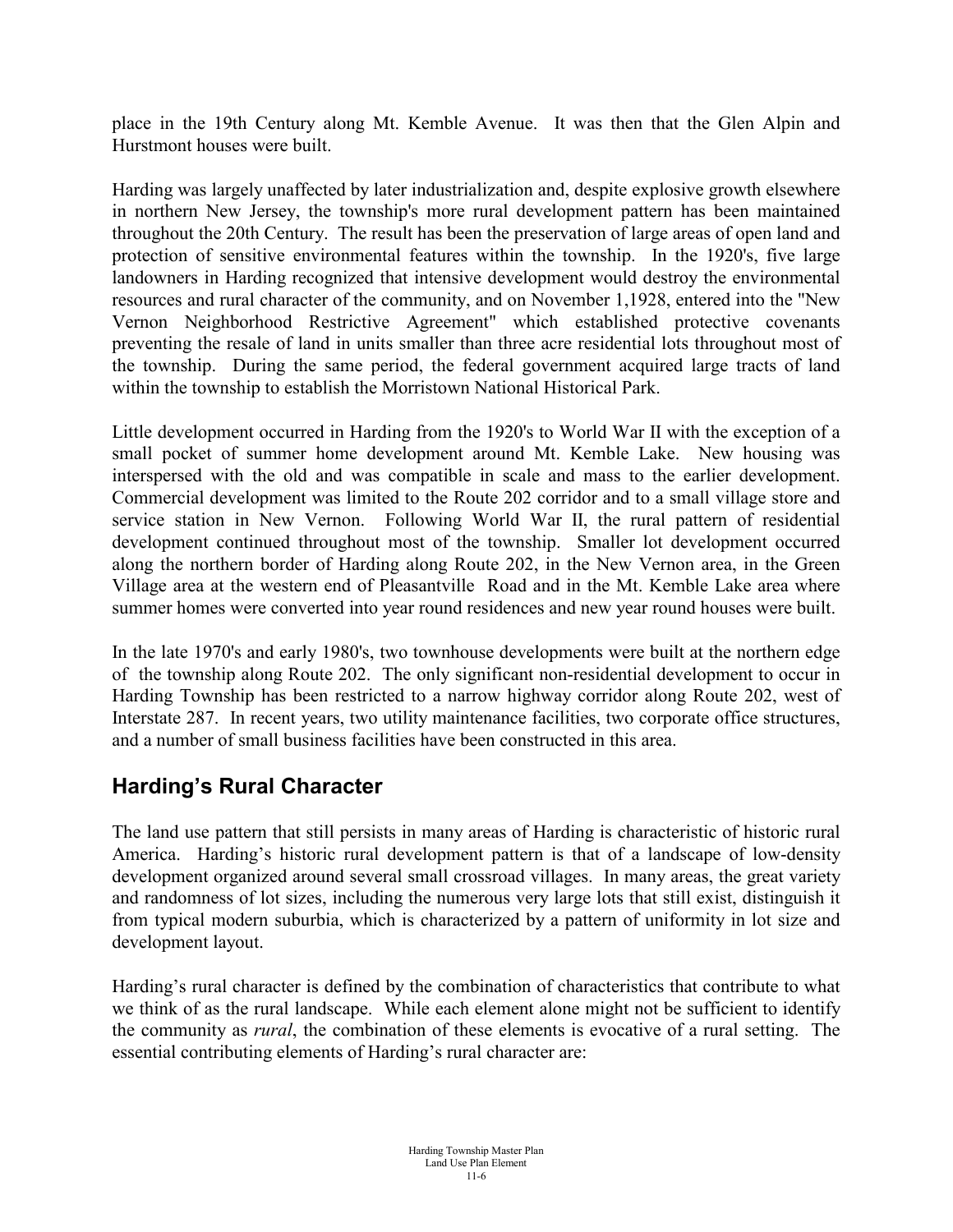- **Compact villages versus open countryside.** A compact village with visually defined boundaries surrounded by open countryside is the essential pattern of the rural community, i.e. a pattern of sharp contrast between densities and the variety of lot patterns and "openness" found in the surrounding countryside.
- **Contiguous large areas of open space.** The Great Swamp and Jockey Hollow isolate Harding from the more intense development of the region.
- **Established low-density pattern of development.** An overall low-density development pattern is fundamental to rural character. In areas where large vacant or underdeveloped lots prevail, more of the natural vegetation and woodlands remain undisturbed. There may be long vistas over meadows or farm fields, with a few modest-size and/or historic dwellings or barns dotting the road or, in some cases, set back very far from it. In areas where full development under current zoning has occurred, this element has been diminished.
- **Views of undeveloped land from public roads.** What is visible from public roads defines what we think of as the character of a community. The large amount of vacant or significantly underdeveloped land visible from public roads is a major contributing factor to the township's rural character. The lands that have been preserved by the township and nonprofit organizations contribute to this, particularly because they are distributed around the township, and in many cases, occupy extensive areas of frontage along major public roads.
- **Variety of lot sizes and building placement.** Rural development patterns reflect a wide variety of lot sizes and building placement on the land, with varying setbacks and building sizes. Suburban development results in a more uniform pattern of lot sizes and building placement based on zoning regulations. In particular, the uniform layout of lots and house locations (setbacks) in subdivisions, often referred to as "cookie-cutter" development, is antithetical to a rural landscape.
- **Road pattern.** Harding's road pattern is a significant contributor to the township's rural landscape. The many narrow, minimally improved, and curvilinear characteristics of the street system are the principal elements that are consistent with rural character. The retention of narrow stone bridges, natural vegetation, and mature trees along roadways are important features of Harding's road pattern.
- **Limited Commercial Development.** The limited amount of commercial development in Harding is an important component of the existing land use pattern that has enabled the township to retain its character as a predominantly rural residential community. Most of the businesses found in the two commercial areas, Route 202 and New Vernon Village, are of a small scale and are compatible in design and function with a low-density rural area. There are only a few larger scale office buildings along Route 202, but they are at the edge of the township in close proximity to the I-287 interchange in adjacent Bernards Township.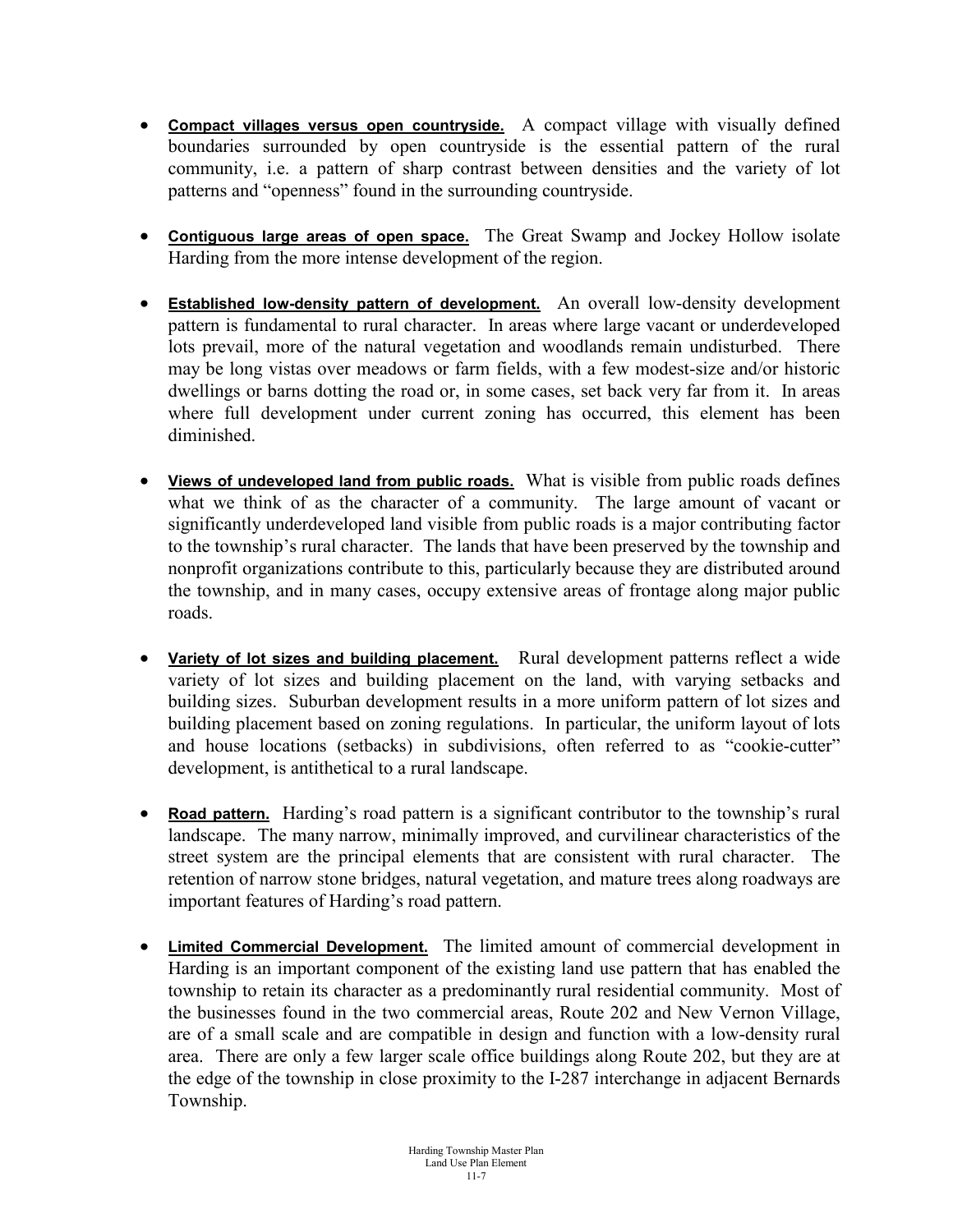The following sections elaborate on each of these elements of Harding's rural pattern of development.

# **Compact Villages**

Harding's overall rural pattern of development is organized around the four historic crossroad villages of New Vernon, Green Village, Pleasantville and Logansville. These currently have land use patterns of predominantly residential development at relatively higher densities compared to the surrounding countryside. New Vernon and Green Village still retain elements of the historic village pattern of mixed uses that serve the surrounding community. All four areas have been designated historic districts because they retain a high degree of historic integrity in their buildings and development pattern.

The villages are of small and compact size, with visually discernable boundaries separating them from the surrounding lower density countryside, characteristics of a traditional rural pattern. Home to many of the township's residents, they provide a sense of spatial organization, contrast, variety and historic character to the township's landscape. New Vernon Village is the focal point of the community, formed as it is on the central crossroads at the heart of the community. Most importantly, it is the center of citizen interaction with its traditional mixed use central core and community institutions (the Post Office, Bayne Park, Municipal Building and Houses of Worship) giving Harding a unique sense of place and of community. Most uses in the village are residential. However, of all Harding's villages New Vernon retains many of its historic roots of mixed uses servicing the surrounding community including municipal, religious, retail and other services. There is no public water or sewer infrastructure serving village areas.

# **Contiguous Large Areas of Open Space**

Harding's rural character is greatly influenced by the over 6,200 acres of preserved open space that comprise almost half of the township's land area. The Great Swamp National Wildlife Refuge and Morristown National Historical Park comprise the largest open space areas. Together they represent almost 40% of the township, and they have influenced the township's rural character not just because they remain in their natural state, but because they have essentially isolated Harding from the more typical suburban development found in the surrounding area.

Lewis Morris Park, Loantaka Brook Reservation, and the relatively smaller parcels of preserved open space in the township also contribute significantly to the township's traditional low-density rural character and the great variety of its landscape. In particular, an increasing number of sites preserved by the township and conservation organizations are strategically situated in "gateway" areas or occupy extensive amounts of road frontage. The high visibility of these preserved areas from public roadways is an important contributing factor to Harding's rural character.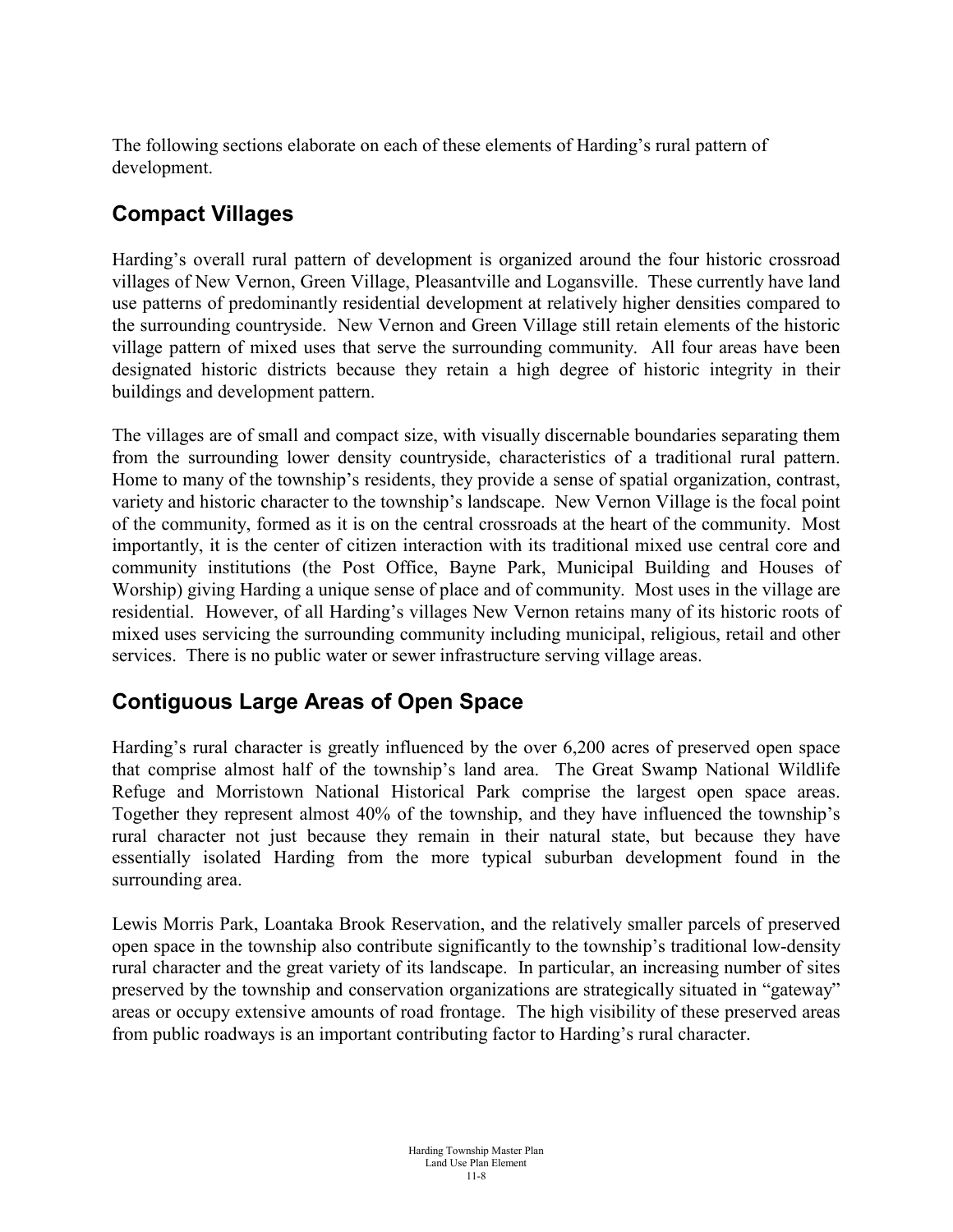#### **The Low Density Countryside: Established Patterns of Development**

Overall, a low density of development is essential to a community's rural character. Aside from major open space areas, the predominant existing land use is low-density single family residential. Within this large area, the average lot size is 5.2 acres.<sup>[1](#page-8-0)</sup> However, there are two distinct patterns of low-density residential development within this area. Figure 18 displays the existing lot patterns that are discussed in this section.

One development pattern is represented by areas that largely have been fully developed consistent with the R-1 District's minimum 3-acre zoning. As a result, a relatively uniform pattern of less rural development based on R-1 zoning standards has emerged in these areas. They are found predominantly in the central portions of the township, particularly north and south of Glen Alpin Road, south of New Vernon Village, west of Route 202 and in the Spring Valley Road area. These areas are displayed as part of the development pattern of lots less than five acres on Figure 18.

In contrast to the areas that have been built out based on R-1 zoning, a second category of lowdensity development that is prevalent in several areas of the township displays a distinctly rural development pattern, the traditional "countryside," with lots varying greatly in size and configuration. They are displayed as part of the development pattern of lots greater than five acres on Figure 18. These areas are in the northern and eastern sections of the township extending from the Sand Spring Road area to the Great Swamp, in the western section of the township, particularly along Tempe Wick Road, and in the southwestern section of the township, east and west of Lee's Hill Road. The density of existing development in these areas is much lower than in the built-out R-1 areas. They contain historic homes and other buildings traditional to a rural setting such as barns and other farm buildings. Building placement is varied, based in many cases in the requirements of the original landowners, rather than rigid zoning requirements.

There are also many exceptionally large lots in the low-density countryside (displayed as lots greater than ten acres on Figure 18). The lower development density has resulted in less land disturbance and the retention of farmlands, woodlands and hedgerows. Views of open fields and meadows are still evident from public roads. This is apparent in the extensive amount of land displayed as "farmland assessed" on Figure 17. These characteristics contribute to the strong sense of the open countryside and the "rural streetscape" in much of the township.

#### **Limited Commercial & Planned Residential Developments**

In a rural community, commercial development is limited in area and scale, and is typically intended generally to serve the needs of residents in the immediate area. New Vernon's business area is wholly compatible with and contributes to Harding's rural character, largely because of its

<span id="page-8-0"></span><sup>&</sup>lt;sup>1</sup> The area displayed on Figure 18 includes lots within the R-1 Zone as it existed in September 2004, including the entire lot in split-zoned situations. The average lot size of 5.2 acres was calculated excluding split-zoned lots.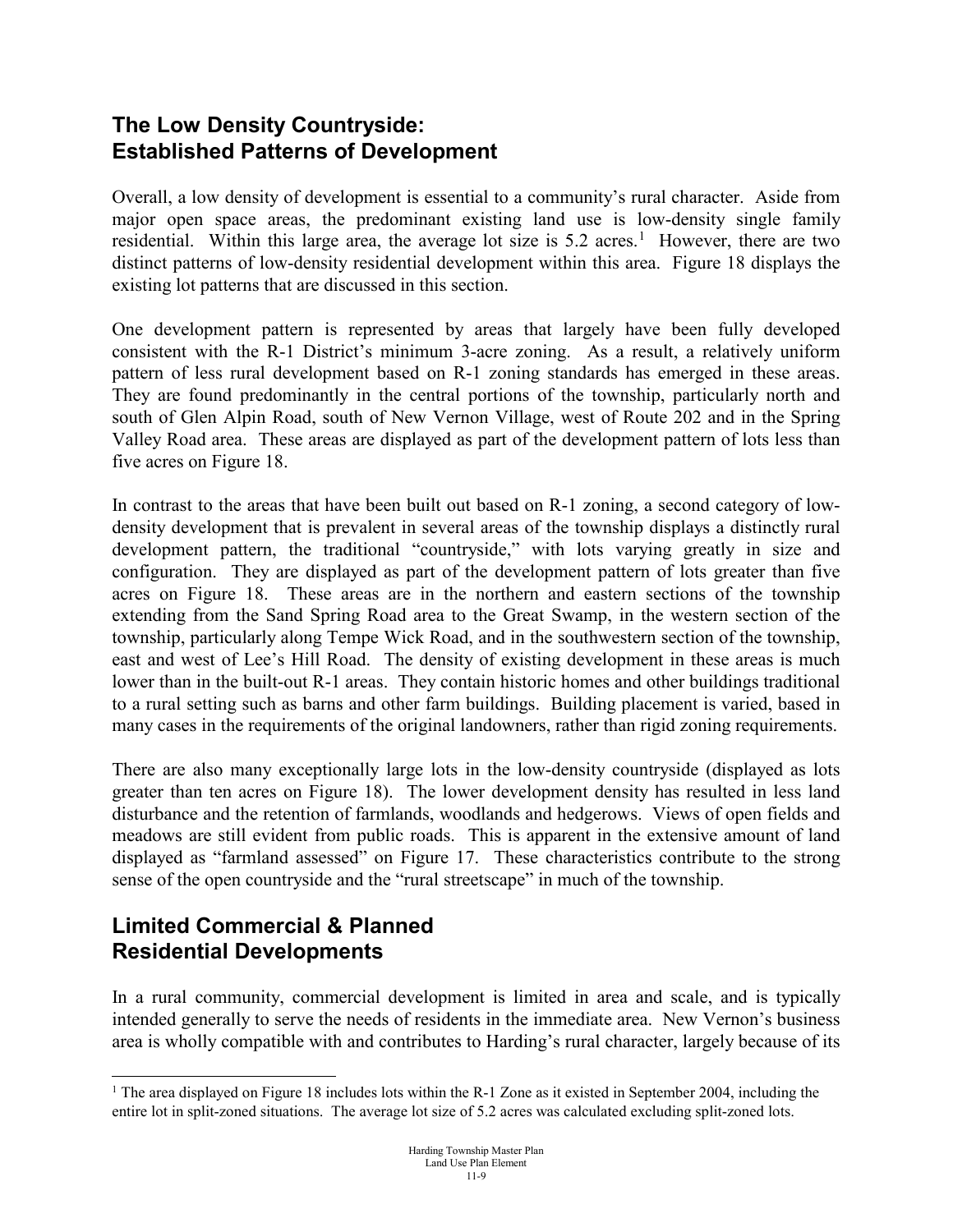compact nature, mixed uses and historic architecture. An area of mostly small-scale commercial development has been established along both sides of the southern part of Mt. Kemble Avenue (Route 202). Although not as rural as other parts of Harding, the limited nature of these uses makes the area compatible with Harding's rural character.

Although automobile-oriented and linear in organization, the Route 202 business area is distinguished from typical "suburban strip" commercial development by the relatively small scale of most uses and the retention of many historic "country-style" buildings. The only large-scale development in this area, and indeed in the township, consists of a few large office buildings near the southern end of the highway close to the I-287 interchange. Areas to the west of Route 202 include large lot single-family development, the National Park and other open space parcels owned by nonprofit organizations. Thus, the commercial uses have been confined to a narrow band along Route 202 and between Route 202 and I-287.

A triangular area formed by Route 202 and Interstate 287 and the township boundary with Morris Township at the northern end of Route 202 contains higher density single-family and multifamily residential development. The higher density in this area is a result of access to public water and sewer infrastructure extended from Morris Township. Although there is some undeveloped land adjacent to the interstate highway, no expansion of sewer infrastructure is planned in accordance with the township's designation as an environmentally sensitive area (Planning Area 5) by the State Planning Commission.

The Mt. Kemble Lake community was planned in the late 1920s around a seasonal recreational lake environment. Most of the homes there have since been converted to full-time residences. The homes are served by a water supply system managed by the Lakeshore Company. The established development pattern is of a cohesive residential neighborhood of modest-sized single-family dwellings on relatively small lots oriented around the Lake. Here, as in the village areas, there is a clear distinction in the density of development contrasting the compact neighborhood with the surrounding lower density countryside.

# **FUTURE LAND USE PLAN**

This Land Use Plan contains significant changes from the previous plan. They are the result of a better understanding of what must be done to achieve the township's planning goals and not because of any significant changes in those goals. The overarching goals of this Master Plan, and in particular this Land Use Plan, relate to the preservation of the township's historic rural character and the protection of environmental resources.

The Conservation Plan element sets forth the township's long-standing environmental preservation goals consistent with Harding's designation within Planning Area 5, the *environmentally sensitive planning area* in the State Development and Redevelopment Plan. To achieve this goal, the amount of land development that can be sustained without substantial impact on sensitive natural resources has been carefully considered in formulating this plan. In addition, this Land Use Plan establishes land use strategies designed to promote the township's long-standing goal to preserve its rural character.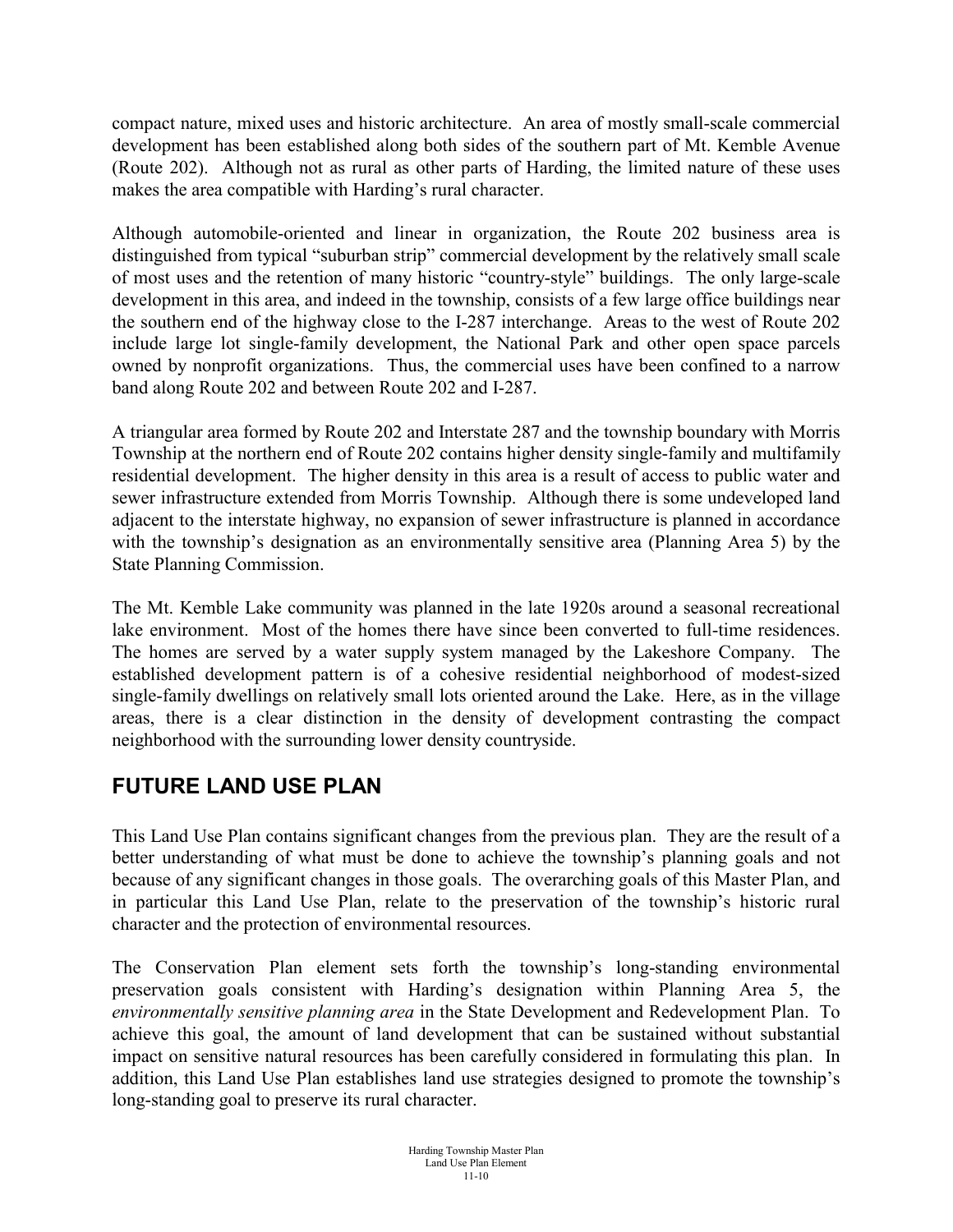The following section explains the rationale for the establishment of a new lower density residential district in 2004, the Rural Residential (RR) Zone. Subsequent sections describe each zoning district and the land use policies for each, commencing with the low density residential districts and the Public Land Zone, which make up the bulk of the township and are so important to the township's overall development pattern and character. Figure 19, Future Land Use Plan, displays each land use area (zoning district) consistent with this plan.

#### **Lower Density Zoning to Preserve Harding's Rural Character**

In recent years development trends have established a development pattern, in some portions of the township, of large single-family dwellings on 3-acre lots based on the density standards of the R-1 Zone. Previously, much of this area was more rural in character. The original rural pattern of variety in lot sizes and configurations of large lots in some areas has given way to a pattern of relatively uniform building lots where properties have been subdivided and fully developed under the R-1 zoning standards. The Planning Board was concerned about this trend when it reexamined the Master Plan in 2000. This altered development pattern made evident that previous township land use policies were not achieving the long standing goal, dating back to at least the 1972 Master Plan, of preserving the township's rural character.

In addition, a carrying capacity analysis conducted in early 2004 highlighted that existing zoning densities were too high based on the ability of soils to dilute nitrates from septic systems.<sup>[2](#page-10-0)</sup> In association with the carrying capacity analysis, build-out analyses identified an imbalance between the number of septic systems that represent sustainable development<sup>[3](#page-10-1)</sup> and the potential number of systems that could be developed if the township's remaining land was to be subdivided under the R-1 zoning density, further magnifying concerns about the loss of rural character.<sup>[4](#page-10-2)</sup>

The Municipal Land Use Law requires that zoning decisions be made looking beyond individual properties to a generalized consideration of the character of the area. The statutory requirement (C.40:55D-62a) is: "*the zoning ordinance shall be drawn with reasonable consideration to the character of each district and its peculiar suitability for particular uses and to encourage the most appropriate use of land.*" Put into terms that specifically relate to Harding, the boundaries of each zoning district should be based on a combination of factors including the existing development and/or lot pattern, known environmental conditions, and the township's planning objectives.

<span id="page-10-0"></span> <sup>2</sup> Hydrogeologic Evaluation, Nitrate Based Carrying Capacity Assessment, Harding Township, Morris County, NJ, Maser Consulting, March 18, 2004.

<span id="page-10-1"></span><sup>&</sup>lt;sup>3</sup> Sustainable development in this context means the number of septic systems that can be developed without contributing excessive nitrates based on the soils characteristics and environmental protection goals.

<span id="page-10-2"></span><sup>4</sup> The build-out analyses are contained in a letter to the Harding Township Committee from Kimball & Kimball dated March 29, 2004 and a Memorandum from Kimball & Kimball to the Harding Township Committee dated July 21, 2004.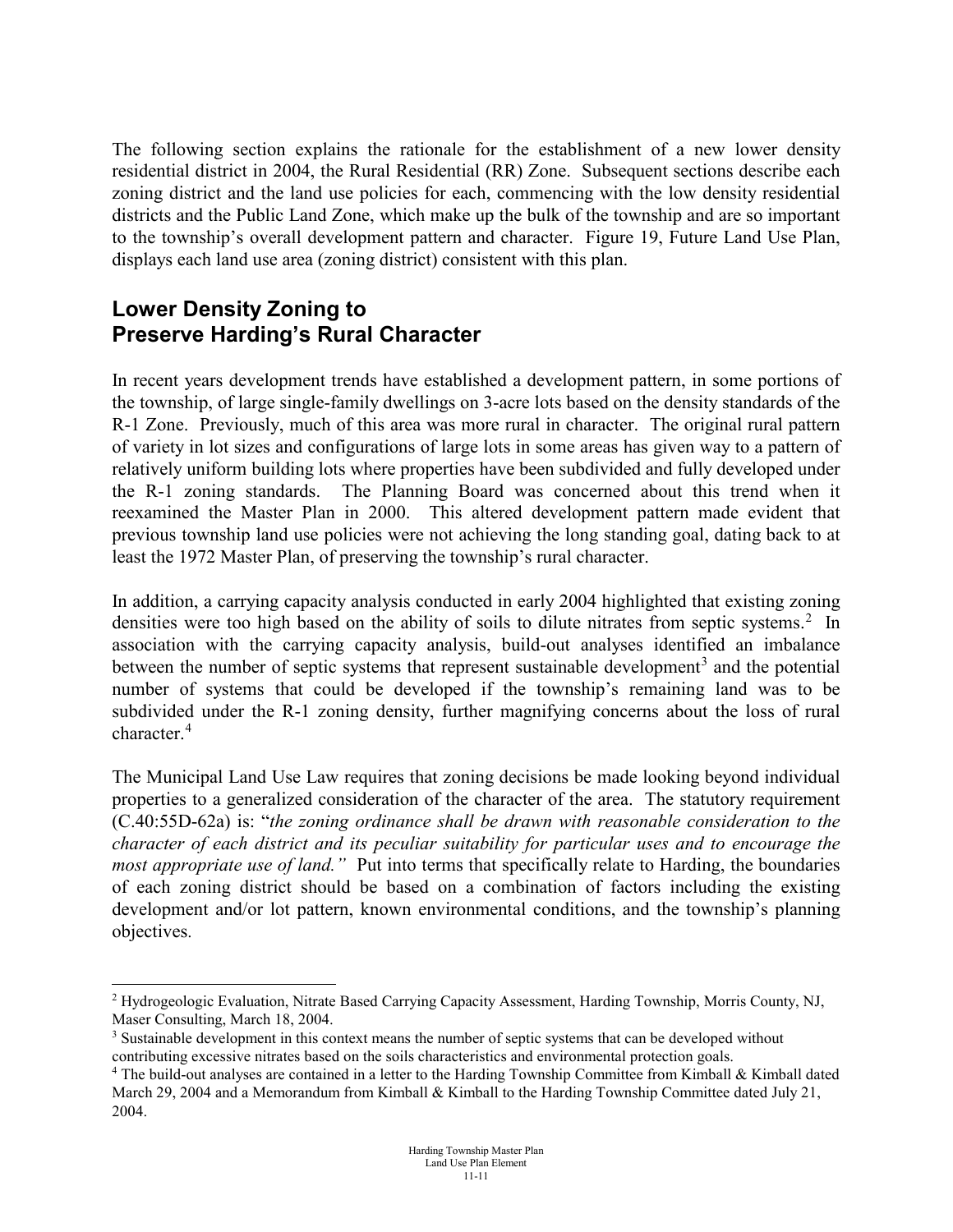This Future Land Use Plan displays the new Rural Residential Zone in areas of the township where cohesive patterns of large lots (five acres or greater) are still predominant. This new zoning district, with a minimum lot size requirement of five acres, is intended to implement the township's long standing goal of preserving the township's traditional rural character and to achieve a better balance in development density on a township-wide basis consistent with sustainable development. Establishment of the new zone is consistent with the purposes of the Municipal Land Use  $Law<sub>5</sub><sup>5</sup>$  $Law<sub>5</sub><sup>5</sup>$  $Law<sub>5</sub><sup>5</sup>$  promotes the general welfare of the community, and is consistent with the goals and objectives of the State Development and Redevelopment Plan for environmentally sensitive areas.

#### **The State Plan Designation: PA-5 Environmentally Sensitive**

The State Planning Act of 1985 established the State Planning Commission (SPC) to develop a new statewide master plan to guide development and redevelopment throughout the state over a 20-year time horizon. The first New Jersey State Development and Redevelopment Plan (the State Plan) was adopted by the SPC in June 1992. The State Plan was reexamined by the State Planning Commission and readopted in March 2001.

A fundamental tenet of the State Plan is that New Jersey's environmental resources should be protected by guiding growth into appropriate planning areas and centers where infrastructure already exists or is planned. The state has been divided into *planning areas*, each with specific planning policies to guide development in accordance with the State Plan: the Metropolitan Planning Area (PA-1), Suburban Planning Area (PA-2), Fringe Planning Area (PA-3), Rural (PA-4A) and Rural/Environmentally Sensitive (PA-4B) Planning Area and the Environmentally Sensitive Planning Area (PA-5).

Harding Township is designated as part of the Environmentally Sensitive Planning Area (PA-5).<sup>[6](#page-11-1)</sup> The intent of the State Plan for PA-5 areas is to protect environmentally sensitive areas from the adverse impacts of development by preserving low density (or center-based) land use patterns, promoting open space preservation and protecting natural resources. The State Plan's land use and environmental protection policy objectives for the environmentally sensitive planning area are as follows:

*Land Use: Protect natural systems and environmentally sensitive features by guiding development and redevelopment into centers and establishing community development boundaries and buffers and greenbelts around these boundaries. Maintain open space networks, critical habitat and large contiguous tracts of land in the Environs by a variety of land use techniques. Development and redevelopment should use creative land use and design techniques to ensure that it does not exceed the capacity of the natural and infrastructure systems and protects areas where public investments in open space preservation have been made. Development and*  redevelopment in the environs (of centers) should maintain and enhance the natural resources and character of *the area.* 

<span id="page-11-0"></span><sup>&</sup>lt;sup>5</sup> The MLUL purposes advanced by the rezoning include the following: a (promotes general welfare), d (avoid conflict with state), e (appropriate densities/environmental preservation), g (appropriate locations for uses), i (desirable visual environment), j (conservation of historic sites, open space, prevent sprawl and environmental degradation).

<span id="page-11-1"></span><sup>6</sup> The township's affordable housing site is the only land not included within PA-5. It is located in PA-1.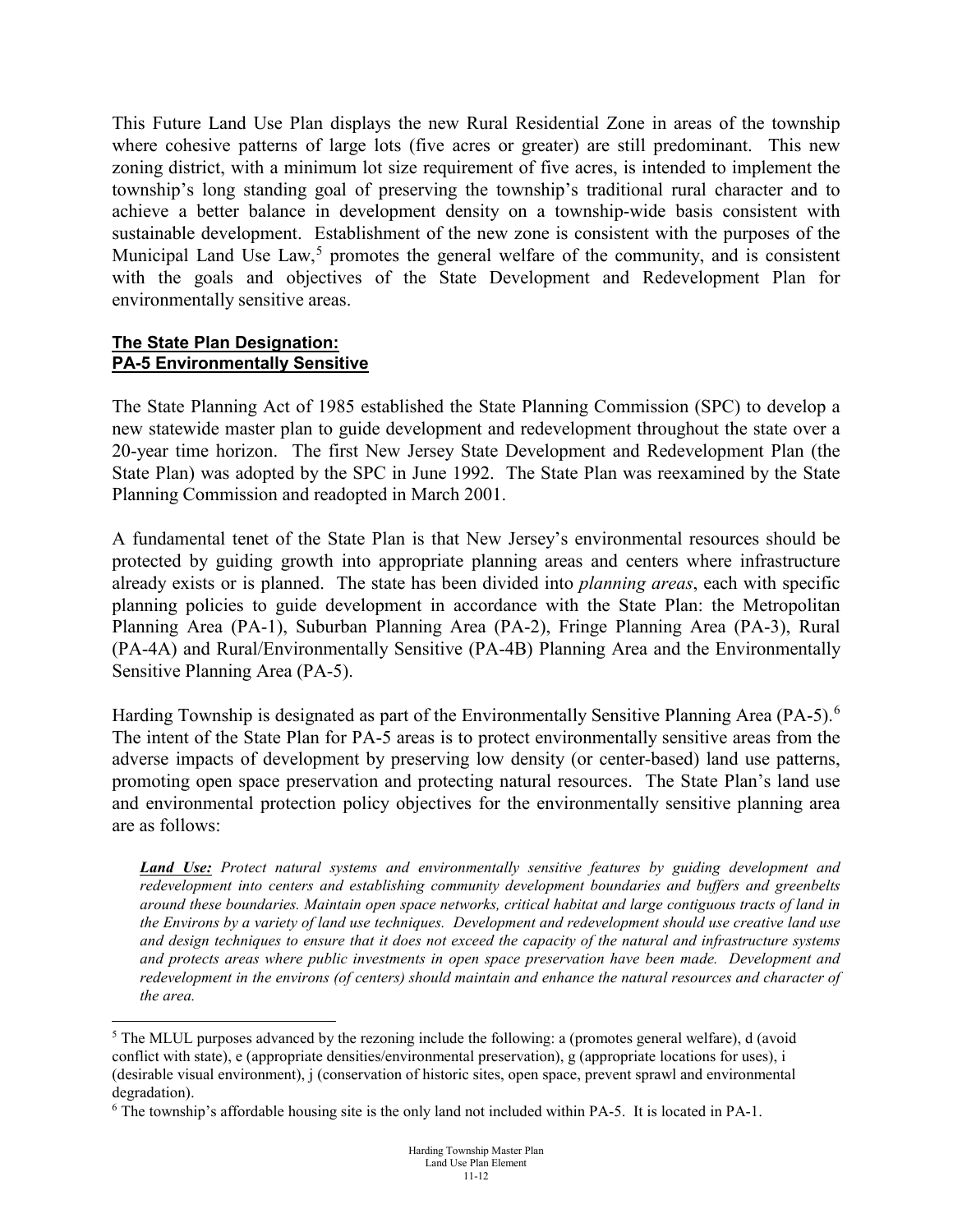*Natural Resource Conservation: Protect and preserve large, contiguous tracts and corridors of recreation, forest or other open space land that protects natural systems and sensitive natural resources, including endangered species, ground and surface water resources, wetland systems, natural landscapes of exceptional value, critical slope areas, scenic vistas and other significant environmentally sensitive features.* [7](#page-12-0)

To fulfill the planning objectives in the Environmentally Sensitive Planning Area, the State Plan recommends: *the ecological systems in PA-5 should be protected by carefully linking the location, character and magnitude of development to the capacity of the natural and built environment to support new growth and development on a long-term, sustainable resource*  basis.<sup>[8](#page-12-1)</sup> To achieve this objective, municipalities can undertake numerous activities, including incorporating Environmental Resource Inventories (ERI) into the Master Plan, performing buildout analyses to determine the impacts of existing zoning on future development, identifying strategies to protect natural systems, taking steps to ensure the protection of areas critical to water supply and quality, and undertaking a carrying capacity analysis to evaluate sustainable development.

#### **Sustainable Development**

Capacity based planning is a process that involves an evaluation of the ability of natural or manmade systems to accommodate existing development and future growth in the context of a community's overall planning goals and objectives. In view of Harding's dependence upon individual wells for potable water and on-site wastewater disposal systems, it was important to evaluate the capacity of the underlying geology and soils to accommodate existing and planned development (i.e. development permitted under existing zoning) without degrading ground and surface water resources. The importance of this also lies in the fact that Harding's streams are of very high quality, the township is host to the Great Swamp National Wildlife Refuge, and the township is in the recharge zone of the Buried Valley Aquifer, a source of drinking water for hundreds of thousands of residents in northern New Jersey.

An evaluation based on the "Nitrate Dilution Model" was undertaken in early 2004 by Maser Consulting Engineers (see the Conservation Plan element for additional details about this evaluation). The analysis recommended minimum development densities based on soils types grouped into distinct areas: area "A" with a development density averaging 3.5 acres per system and area "B" with a development density averaging 4.2 acres per system. The soils in area B are generally less conducive to the dilution of nitrates, which translates into a need for a larger land area for each septic system. Using the recommended densities, the Maser report found that a total of 1616 septic systems can be sustained without exceeding the nitrate limit of 2.0 mg/l, which is the appropriate standard to be used consistent with the antidegradation policies of the NJDEP and Ten Towns Committee for the Great Swamp Watershed.<sup>[9](#page-12-2)</sup>

<span id="page-12-0"></span> <sup>7</sup> The New Jersey State Development and Redevelopment Plan; March 1, 2001; page 218.

<span id="page-12-1"></span><sup>8</sup> The New Jersey State Development and Redevelopment Plan; March 1, 2001; page 217.

<span id="page-12-2"></span><sup>9</sup> The Nitrate Dilution Model was not applied to areas with hydric soils, which are occasionally or perpetually saturated with water, because these areas cannot be relied upon for recharge.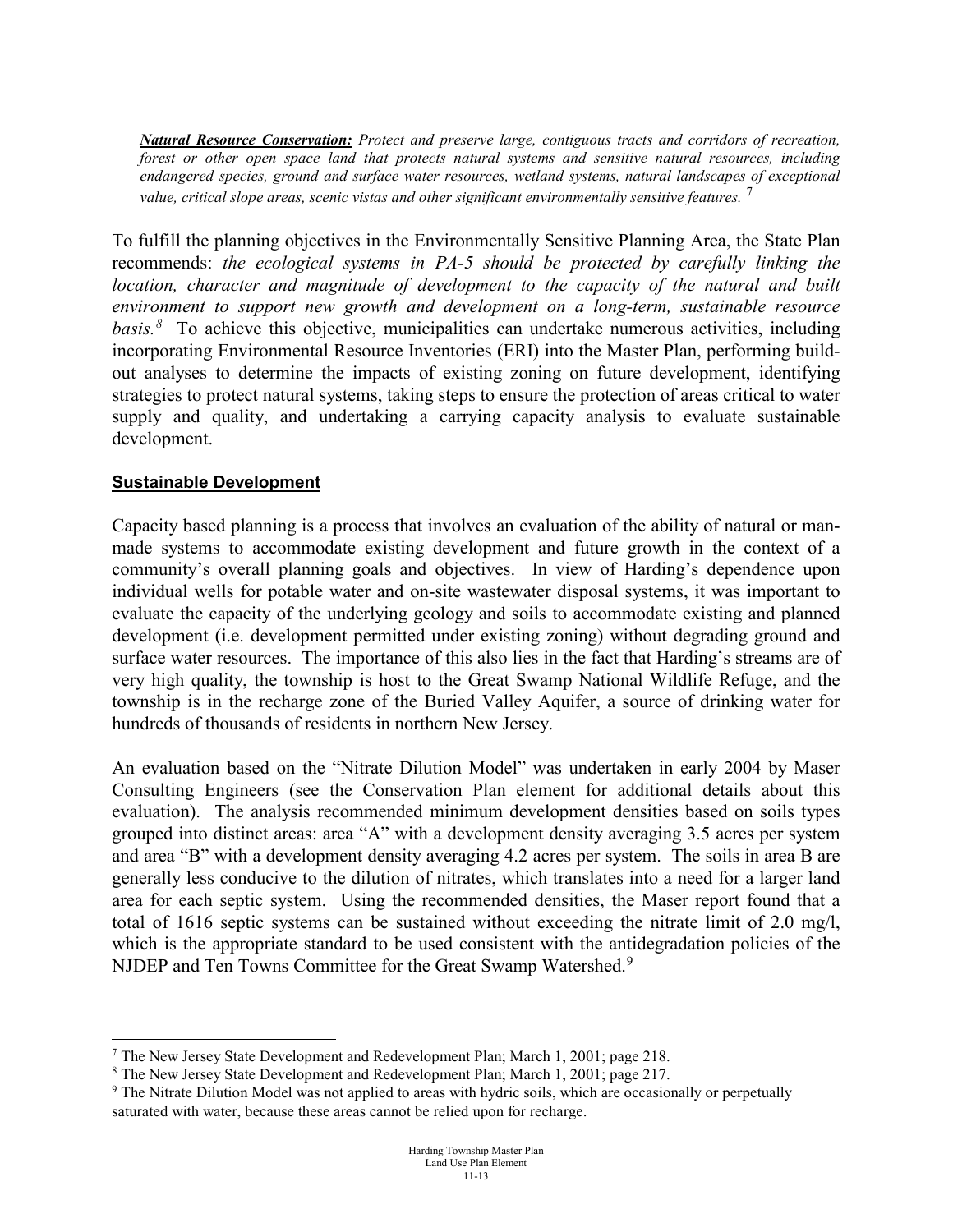The carrying capacity evaluation enabled the township to determine whether Harding's zoning would promote sustainable development based on the number of septic systems already in existence and the estimated number of additional systems that might result from full buildout. The results of a build-out analysis showed that the number of homes could be increased by about 55%, resulting in hundreds of new dwellings and about two hundred more septic systems than are sustainable in accordance with the nitrate model. This represents significant growth potential, which is inconsistent with the policies and objectives of the *Environmentally Sensitive Planning Area* (PA-5). The new lower density zone promotes environmental protection goals by achieving a better balance between sustainable development and full buildout.

#### **Established Lot Patterns: Foundation for Rezoning**

Zoning should take into account and be based on several factors including environmental conditions, the character of the area and community planning goals. The carrying capacity analysis is but one component supporting the establishment of the Rural Residential (RR) Zone. As described earlier in the section *Established Land Uses and Development Patterns*, the township's rural character is based in large part on established large lot-size patterns that are predominant in many areas. These cohesive lot patterns are evident on Figure 18, which displays the areas with lots that are above and below five acres.<sup>[10](#page-13-0)</sup>

Areas where a large lot development pattern still prevails are incorporated into the Rural Residential (RR) Zone with a lower density of permitted development consistent with this pattern. The RR Zone reflects cohesive groupings of lots where the majority conform to the new density; it includes lots that have already been developed and those that may have further development potential. Areas where full build-out under R-1 standards has generally occurred are retained in the R-1 Zone to reflect the established development pattern. The new lower density RR zone promotes the township's overall goal of preserving its traditional rural character.

#### **RR Rural Residential Zone**

The new RR Rural Residential Zone has been established in areas of the township exhibiting a cohesive pattern of lots comprised of at least five acres. The guiding planning principle in creating the new zone and the basis for establishing its boundaries was to reflect existing lot size patterns and a density of at least five acres per dwelling unit. In addition to protecting the township's rural character, following this principle inherently promotes other important goals such as historic preservation, sustainable development, and environmental protection. The areas included in the Rural Residential Zone are shown on Figure 19, Future Land Use Plan.

The boundaries of the RR Zone include developed lots of five-plus acres to properly reflect the prevalent character of development that has already been established in such areas. It also incorporates larger lots with subdivision potential in order to perpetuate the low-density rural character of the township and achieve a better balance between sustainable development and the

<span id="page-13-0"></span><sup>&</sup>lt;sup>10</sup> Figure 18 displays lots in the R-1 Zone in existence in September 2004.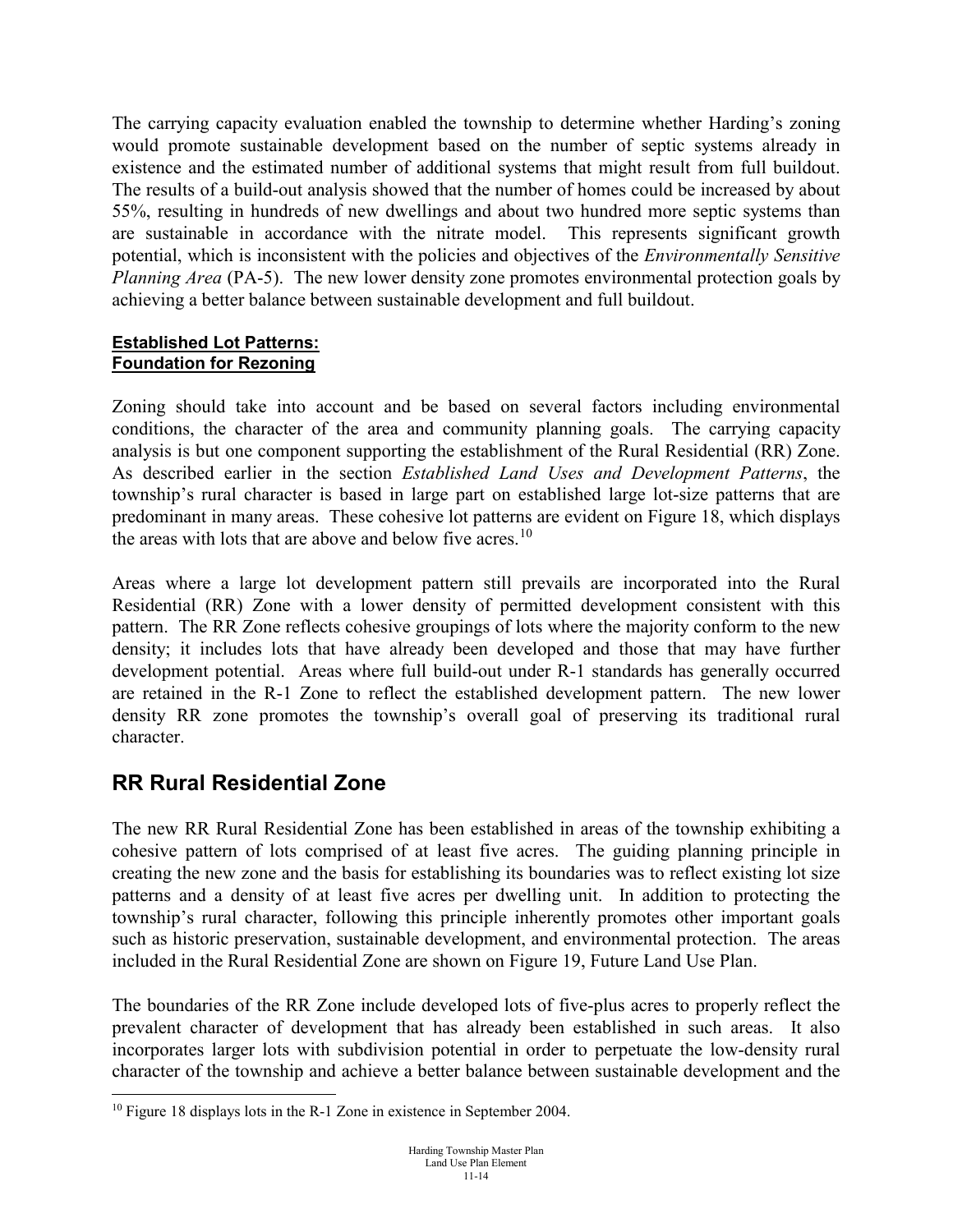total amount of development possible under full build-out. Creative designs and development techniques should be encouraged in the Rural Residential Zone to foster development patterns in new subdivisions that are more compatible with the township's rural character.

In addition to patterns of large five-plus acre lots, the characteristics of the areas incorporated into the lower density RR Zone include areas with difficult environmental conditions such as the steep, rugged hills of the Highlands area near Jockey Hollow, and areas of hydric soils, wetlands and flood hazard areas in the north-central, southwestern and southeastern portions of the township. Reducing the density of permitted development in such areas is consistent with the township's general environmental protection policies. Much of the land included in the Silver Lake and Tempe Wick Historic Districts is also included in the Rural Residential Zone. Reducing permitted development density in these areas promotes historic preservation because their historic significance is in part defined by their prevalent rural development pattern.

Almost all dwellings in the RR Zone are served by individual septic and potable water systems. A few lots in the border area with Morris Township have access to Morris Township's sewer system, but no expansion of the sewer service area beyond these lots should be permitted as the entire area is designated PA-5 by the State Planning Commission. Limited water service exists for some properties in the area of Sand Spring Road, Sand Spring Lane and James Street, but no major expansion of the existing water system should be permitted, except as needed to provide for improved facilities to areas already served. The Rural Residential Zone promotes the goal of sustaining an appropriate balance between limited public infrastructure and development densities.

In summary, the Rural Residential Zone promotes the preservation of the township's rural character and streetscape, helps to preserve the significance of historic districts, protects environmentally sensitive areas and natural resources and establishes a better balance between limited infrastructure and sustainable development. These goals will be particularly promoted if creative development techniques such as lot size averaging are utilized in subdivision design. Lot size averaging provides opportunities to promote the continuation of the pattern of lots of varying sizes and configurations that are essential to preserving rural character (see "Creative Development Techniques" in the section entitled "Special Considerations for Future Development").

# **R-1 Residence Zone**

Figure 19 also displays the areas where the R-1 Zone remains in place based upon the prevalent established lot pattern. This development pattern traces its origins to the New Vernon Neighborhood Restrictive Agreement, which was imposed through protective covenants adopted by landowners in the New Vernon area in 1928.

The primary difference between the R-1 and the RR zones is in the established pattern of lot sizes. The R-1 area is largely comprised of residential developments with an established pattern of 3+ acre lots based upon the zone plan that was in place for many years. These developed areas are found predominantly in the midsection of the township. Almost all single-family dwellings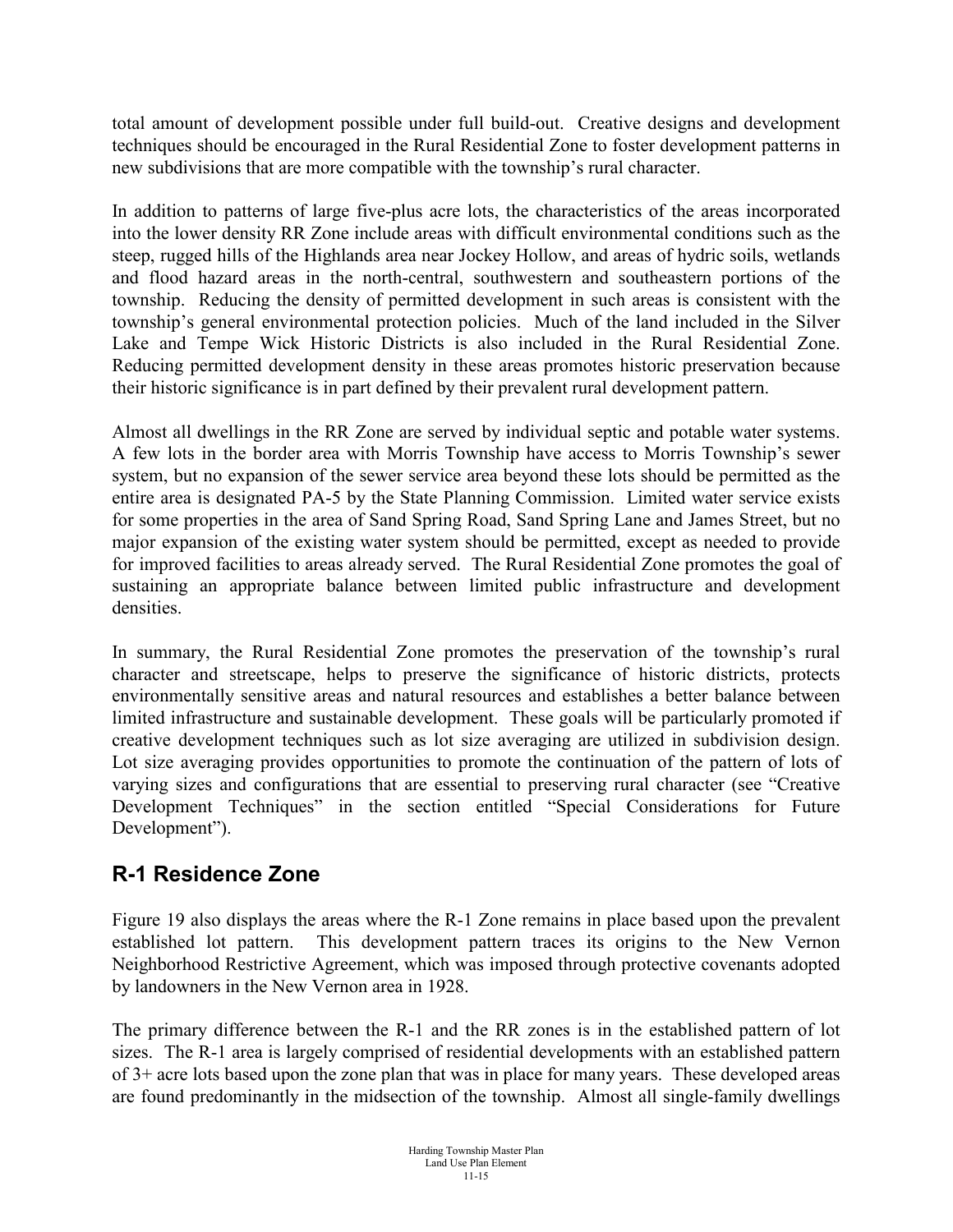in the R-1 Zone are served by individual septic and potable water systems. There is negligible sewer infrastructure and limited public water service in these areas.

The township's land use policies for these areas should continue the established low-density single-family development pattern consistent with the planning policies of this Master Plan. In accordance with the statewide planning policies of the State Plan for Planning Area 5, no expansion of water and/or sewer service areas should be authorized in the R-1 Zone.

# **Public Land Zone**

This Future Land Use Plan continues the important policy of open space preservation. Harding's rural character has been shaped and its land use policies have been influenced by the significant public land holdings of the Great Swamp National Wildlife Refuge and Morristown National Historical Park. The Public Land Zone comprises the largest single zoning district in the township, representing a total of almost 5,900 acres (about 45% of the township) in the two federal open space areas and the well-distributed smaller public land holdings throughout the community. It represents the permanent preservation of regionally and nationally important open space, environmentally sensitive and historic areas. Consistent with the statewide planning goals for Planning Area 5, the preservation of large contiguous areas of open space is important to protecting the significant wetlands and other environmentally sensitive features of the area and in providing habitat for wildlife.

In addition to the Refuge and the National Park, public land holdings include the county's Lewis Morris Park and Loantaka Brook Reservation, state lands along I-287, including the highway rest area, and numerous areas set aside as municipal open space and or used for public facilities. Many of these areas serve as resources for active or passive recreation and environmental education.

The township's land use policies for the Public Land Zone should be to preserve and protect sites set aside as open space, to maintain sites serving community needs and to continue efforts to set aside additional areas for open space. There are still significant tracts of privately owned open land that are severely environmentally constrained or that contribute to the rural character of the community. The township should continue its policy of preserving sites with significant environmental features, historic resources, or scenic qualities with a target of acquiring at least 500 acres of land over the next 20 years.<sup>11</sup> The importance of open space acquisition is highly valued by Harding residents as evidenced by the dedication of a portion of the property tax to establish an open space trust fund.

Due to high land values it will be increasingly important to leverage funds from many sources to accomplish open space goals. It is also likely that some sites that may be ideal for acquisition or preservation due to their location or physical characteristics will contain historic structures. In cases where existing structures are worthy of preservation, the township will need to develop creative strategies for their continued use or adaptive reuse. Standards should be developed to

<span id="page-15-0"></span> $11$  This is the estimated number of acres that Harding is targeting for open space (400 acres) and farmland (100 acres) preservation by the end of 2025 (see Harding Township's 2004 Cross-Acceptance report.)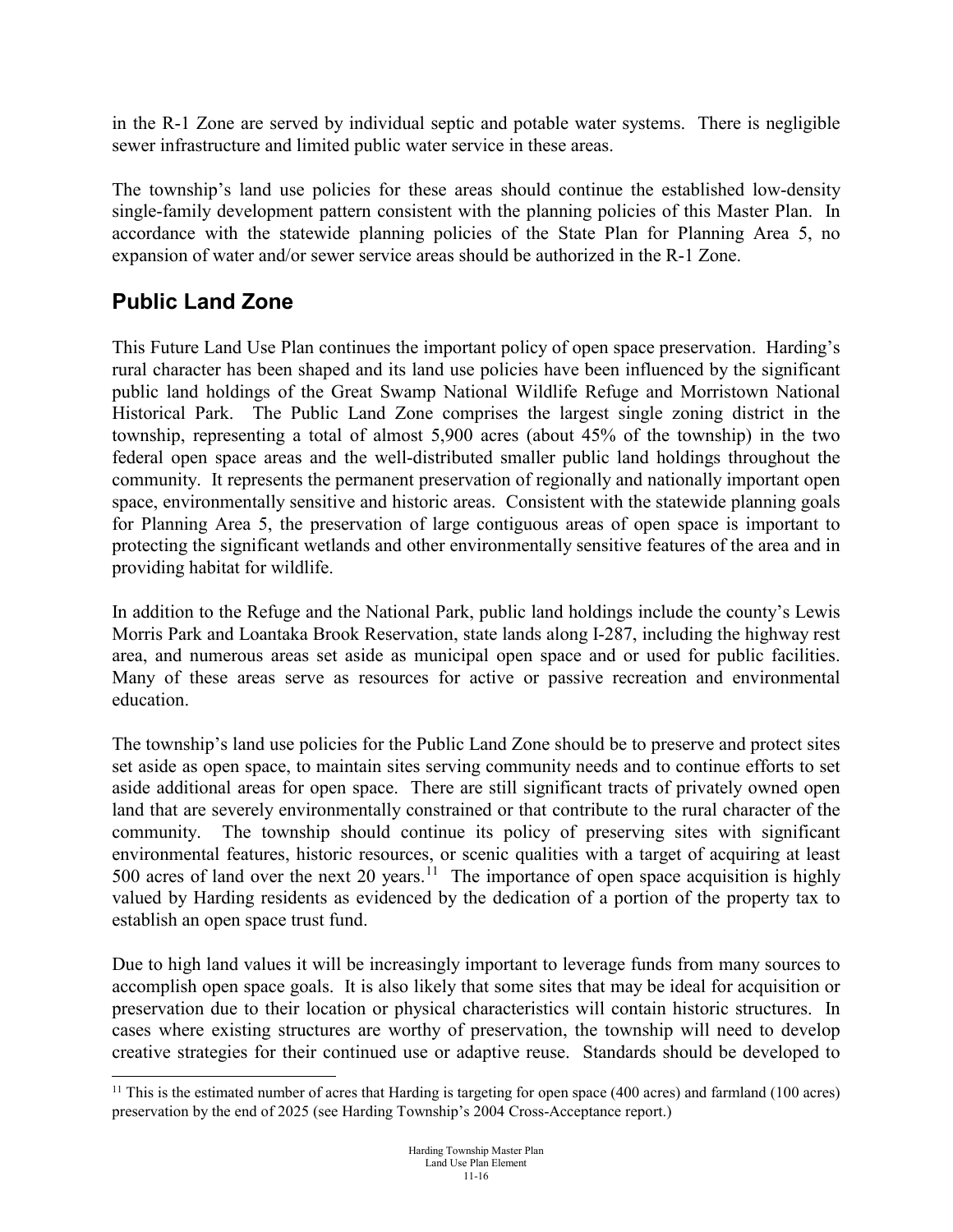ensure that any continued use of these sites and structures is compatible with surrounding uses and the township's historic preservation and open space goals.

#### **R-2 Residence Zone**

The R-2 Zone is a medium density residential area located adjacent to or extending from villages and along historic township connector roads. In some areas it serves as transition from the higher density historic villages to lower density single-family residential areas. The R-2 zoned areas include single-family dwellings located generally on lots of three quarters of an acre or more with little or no potential for further development. The exception is an undeveloped area to the east of Sand Spring Road and north of I-287 discussed below. The township's future land use policies for the R-2 zoned areas are to preserve their established single-family residential neighborhood character and to maintain the continuity of the development pattern where infill development or redevelopment is possible.

These policies should also apply to two large undeveloped tracts of land east of the Sand Spring Road neighborhood near Morris Township. This area is essentially the rear "yards" of two major office developments in Morris Township.[12](#page-16-0) Together they comprise about 40 acres of land and are "landlocked" with no street frontage. Surrounding land uses include the I-287 highway corridor to the south, and the Blackwell Avenue and Frederick Place (in Morris Township) residential neighborhoods to the west and east, respectively. The eastern-most parcel is proposed for acquisition by Morris Township for recreation purposes. Currently, the only means of access to this area is through the adjacent office developments. However, it may be possible to obtain access to the eastern-most parcel through the Frederick Place neighborhood in Morris Township. This area is designated within Planning Area 5 by the State Planning Commission. Harding has no plan to expand the sewer service area or extend sewer infrastructure from the adjacent service area in Morris Township. Any future development in this area for residential or recreational uses will also be limited by the presence of freshwater wetlands.

#### **R-3 Residence Zone**

The R-3 zoned areas represent residential development comprised of single-family dwellings on lots typically at least 15,000 square feet. These areas comprise portions of New Vernon (and extending outward along Pleasantville Road) and Green Village, which also reflect historic settlement patterns. A third area developed under the R-3 zone standards is found to the west of Sand Spring Road north of I-287 near Morris Township. This is an area of compact residential lots with a strong sense of neighborhood extending into Harding from Mt. Kemble Avenue (Route 202). The development density in this area is the result of the availability of public water and/or sewer facilities, which have been limited to this area with no planned expansion.

<span id="page-16-0"></span> $12$  A 25-acre portion of this area was counted as land area in connection with the calculation of permitted floor area for the adjacent office development in Morris Township. A condition of site plan approval stipulated that no development should be permitted on the 25-acre portion of the property situated in Harding.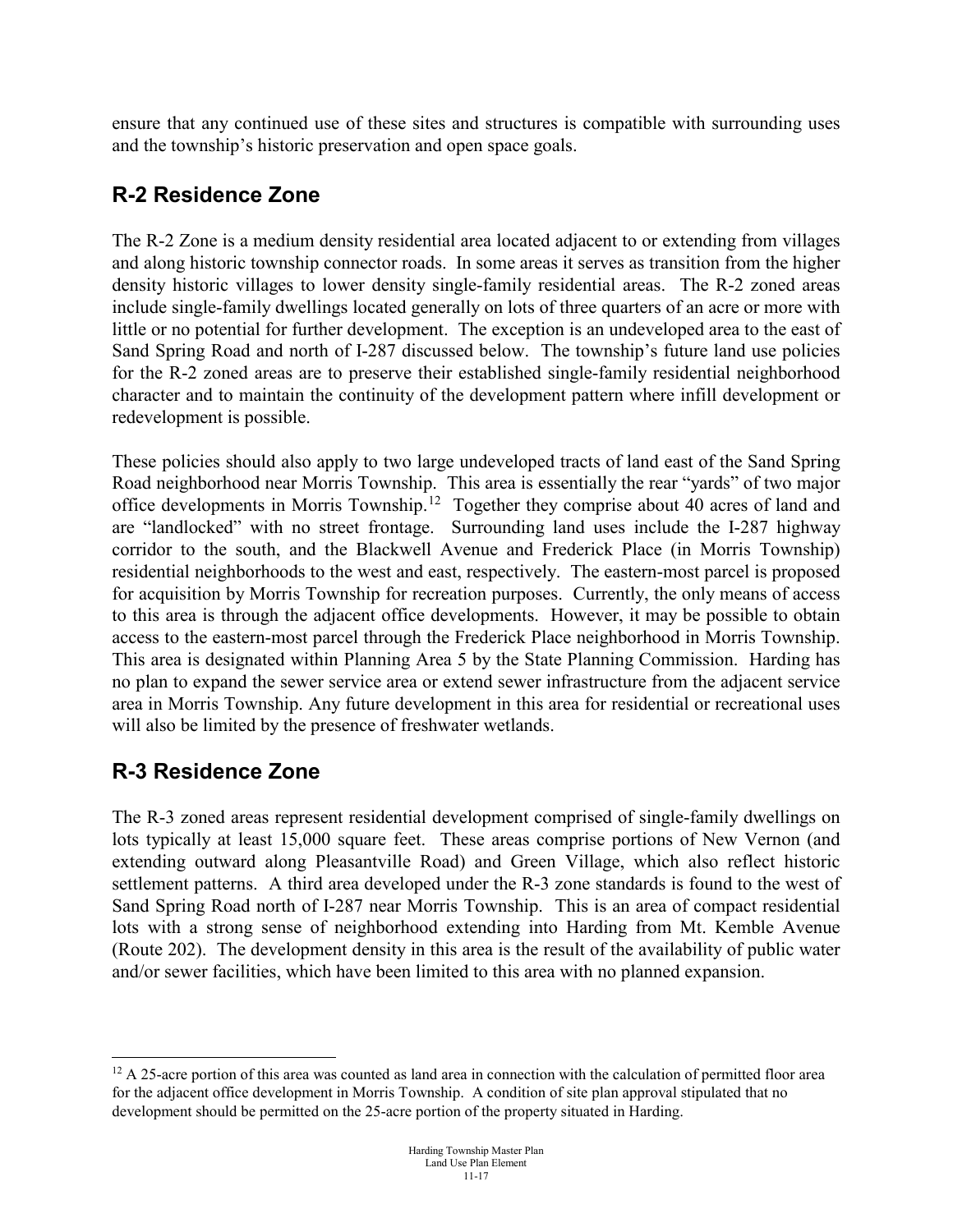The township's land use policy for the R-3 Zone is to promote the continuation of the historic and established pattern of development in village areas and the scale of homes built in the district and in the villages. The township's land use policies should also take into account the difficulty of providing onsite sewage disposal systems on relatively small lots in village areas because no public infrastructure is planned for these areas. Extending public sewer infrastructure to these areas is inappropriate because they are included within Planning Area 5, the environmentally sensitive planning area in the State Plan.

# **R-4 Residence Zone**

The R-4 Zone permits the smallest lot size for residential development in the township and reflects the historic development patterns established in Mt. Kemble Lake, New Vernon Village and Green Village. The zone requires a minimum lot size of 9,000 square feet, consistent with much of the historical development in these areas. The township's land use policies for the R-4 Zone are to promote the continuation of the established historic pattern of development and the compact scale of homes built in the district and in villages. The township's land use policies should also take into account the difficulty of providing onsite sewage disposal systems on small lots because no sewer infrastructure is planned for these areas since they are included within Planning Area 5, the environmentally sensitive planning area in the State Plan.

#### **B-1 Historic Village Business Zone (New Vernon Village)**

New Vernon Village is the focal point for the entire Harding community. At its core is a mixed residential/commercial neighborhood based on the early settlement pattern of New Vernon. The B-1 Historic Village Business Zone is part of the New Vernon Historic District, a state and nationally registered district. It is also the subject of a redevelopment area designation and redevelopment plan intended to promote the revitalization of the village core. The principal objective of the redevelopment plan is to maintain the historic character of New Vernon and its traditional role as the cultural center of the community by promoting a balance of commercial and residential uses and by re-establishing the Post Office in the village center (see the subsection "New Vernon Village" under "Special Considerations for Future Development").

The township's land use policies for this zone should be to maintain its role as the focal point for the community by ensuring a balance of residential and commercial uses that primarily serve Harding residents. Land use policies should encourage the continuation of the historic qualities and pattern of the "built" environment including the architectural scale and arrangement of uses, buildings, and other improvements such as signs and lighting in the historic district. It should also recognize the small lot development pattern that was established in this area many years ago and the difficulty of accommodating on-site wastewater systems. Shared parking lots and trafficcalming techniques should be encouraged to promote pedestrian-friendly development compatible with the historic character and scale of the village.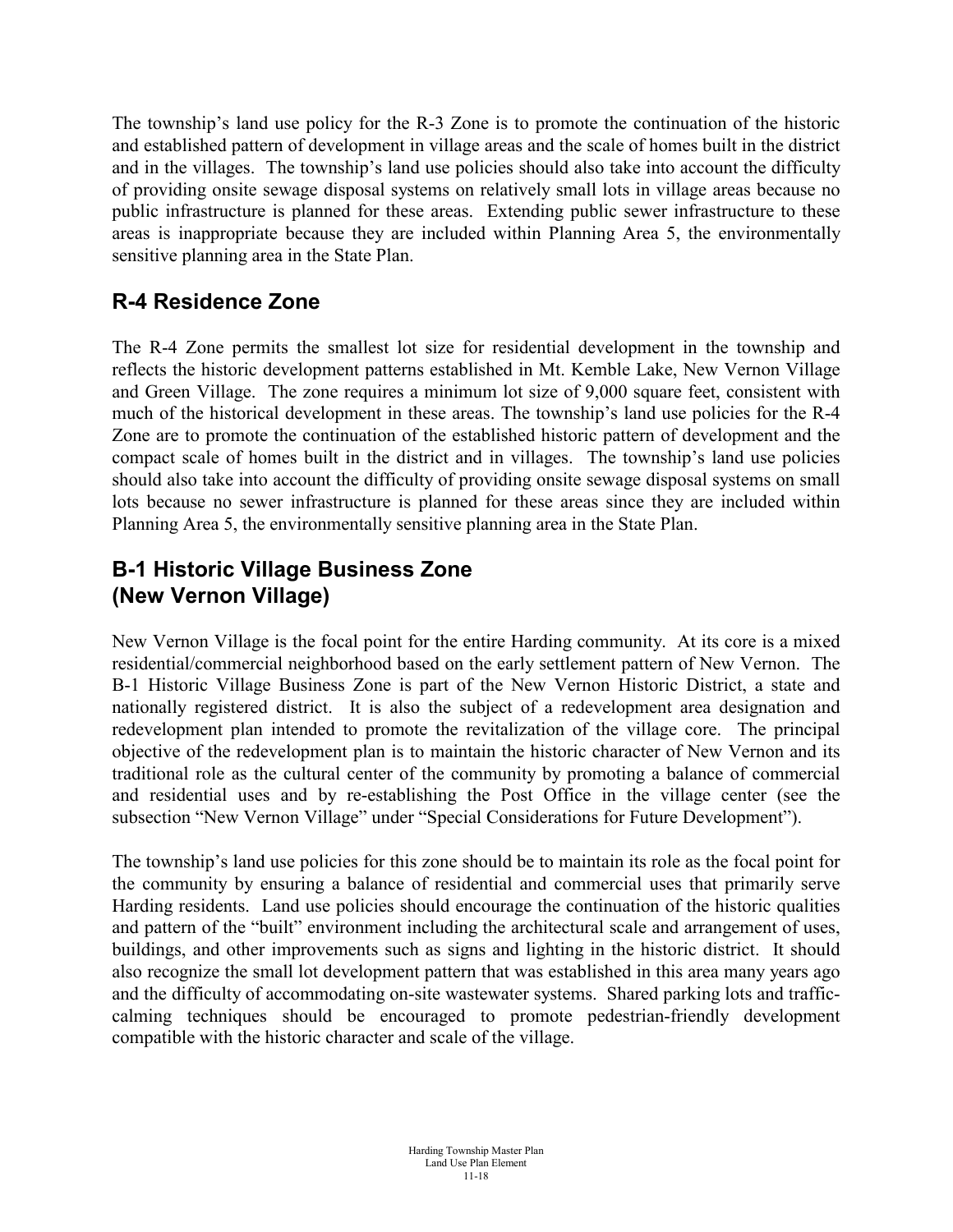#### **B-2 Business Zone (Route 202)**

The Mt. Kemble Avenue (Route 202) business area has its roots in the first zone plan for the township adopted in 1930. Providing relatively easy access to the surrounding communities, and in particular, as the major route between Morristown and Bernardsville, early zoning permitted nonresidential development along the highway. Later, the construction of the interstate highway parallel and very close to Route 202 resulted in a narrow strip of land between the highways that was unsuitable for residential uses. The B-2 Zone extends along Route 202 on both sides of the highway (with an intervening area zoned OB on the eastern side) from Bernards Township northward; on the western side of Route 202, it extends nearly to the Tempe Wick/Glen Alpin Road intersection.

The area was not conceived of as a high growth, high intensity commercial area because of its many sensitive features, including adjacent historic resources, environmental features (especially Primrose Brook, which is of very high water quality) and residential areas. It was an area for commercial uses at modest scale and intensity. Mt. Kemble Avenue is a historic roadway that is the principal approach to Morristown National Historical Park and adjacent to which there are a number of historic structures.

The zoning standards for this area were revised in the 1990s to maintain the established level of development intensity. The township's land use policies for the B-2 Zone should discourage strip development and sprawl and encourage development and uses that are compatible with the overall character of the township and the area's historic roots and its gateway location to Morristown National Historical Park. Limited signage and low-impact lighting are important in this regard. In addition, land use policies should permit the development of an assisted living facility for the elderly in this area because of its easy access and proximity to Morristown where a full range of health and hospital services are located. This is a relatively new and *inherently beneficial*[13](#page-18-0) use providing for housing for senior citizens combined with limited medical care for residents. The traffic generated from such a development is far less than a commercial use of a similar scale, and a small project could be served by on-site well and septic systems.

# **OB Office Building Zone**

The Office Building Zone, as shown on Figure 19 is limited to a small area between Mt. Kemble Avenue (Route 202) and I-287 in the southern portion of the township. It is only approximately 800 feet deep and was fully developed by 1982. The construction of I-287 created this unusual area sandwiched between the highway and Route 202, which, with easy access to the highway interchange in Bernards Township and water service from the Borough of Bernardsville, was the only area in Harding that was appropriate for the development of office buildings.

The future land use policy for this limited zoning district is to maintain the established level of development intensity. However, if the opportunity for redevelopment should arise, alternative

<span id="page-18-0"></span> <sup>13</sup> *Inherently beneficial* uses are deemed to be in the public interest and promote the general welfare.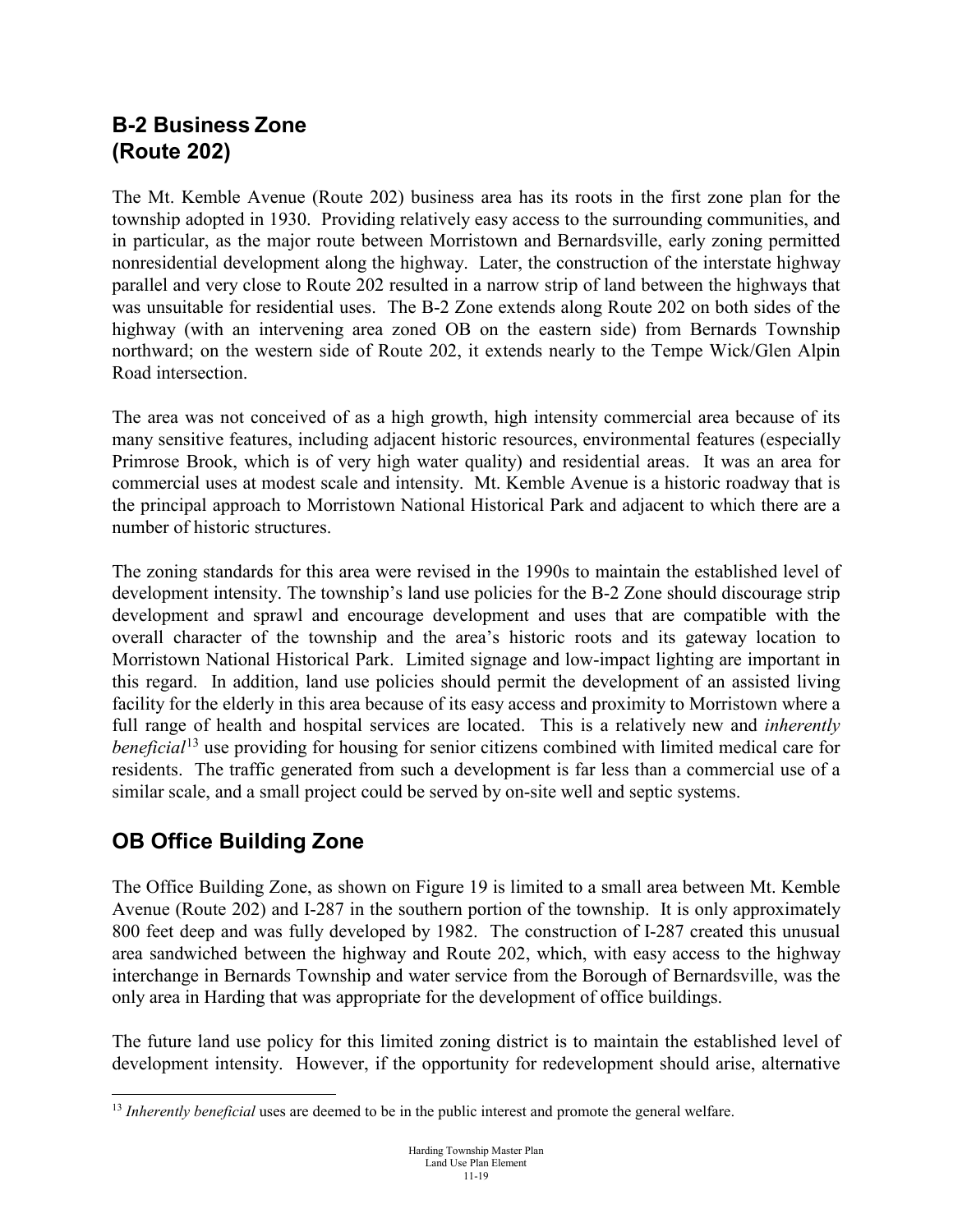uses of lesser intensity should be considered, provided that no expansion of existing or new infrastructure should be permitted. In particular, an assisted living facility, which would be less intense and generate less traffic than office buildings, would be an appropriate alternative land use in this area since it benefits from easy access to Morristown where additional health and hospital services are found.

#### **PRN/RC Planned Residential Neighborhood**

This area, designated Planned Residential Neighborhood/Residential Cluster (PRN-RC), contains two planned residential developments (Harding Green and Shadowbrook) in the northwestern corner of the township between routes 202 and I-287. This development pattern is the result of zoning established in 1976. This was one of the few areas of the township where relatively higher density residential development was suitable because of its location between major roads and available public water and sewer infrastructure. These were important considerations in permitting the relatively higher density in this zone, up to four units per acre. South of the Shadowbrook development, leading to where the two highway rights-of-way converge, there are four lots containing three single-family dwellings and a business.

The future land use policy for this zone should be to maintain the established development pattern and provide for the continued use of the four lots not included in the planned developments. Those lots comprise about seven acres of land, an insufficient area for a project similar to those already established in this zone. In view of their isolation from other residential neighborhoods, they should remain in the PRN-RC Zone. If they can be consolidated at some future time, they could be redeveloped for an assisted living facility.

#### **AH Affordable Housing Zone**

Figure 19 displays the township's eight-acre affordable housing site located at the intersection of Kitchell Road and Woodland Avenue adjacent to Morris Township. Acquired by the township in 1994, the site is ideally suited for multifamily residential development because of its proximity adjacent to existing public water and sewer infrastructure and its location across from a large multifamily housing development known as the *Moore Estate* in Morris Township. recognition of the presence of existing infrastructure and adjacent multifamily land uses, in 1997 the State Planning Commission extended the adjacent Planning Area 1 designation from Morris Township so as to encompass the site. This is the only area in Harding that is designated within Planning Area 1, and where public water and sewer infrastructure is intended to facilitate new development.

The land use policy for this zone is to permit moderate density multifamily residential development, compatible with the neighboring multifamily land use, in satisfaction of the township's affordable housing obligation. Completed in 2006, the 24-unit affordable housing development known as *The Farm at Harding* is designed to resemble a series of farm buildings in keeping with Harding's rural character and agricultural heritage.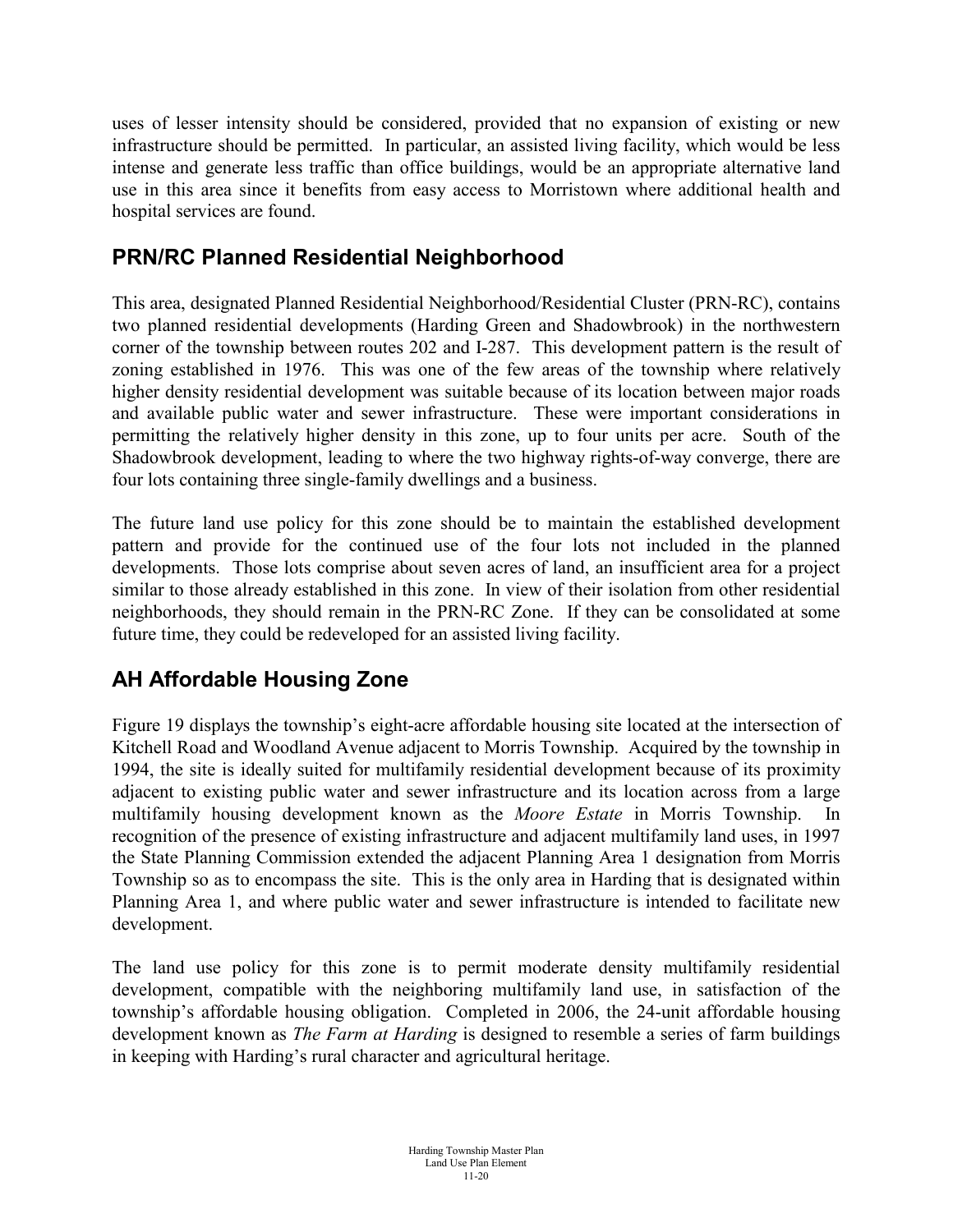#### **SPECIAL CONSIDERATIONS FOR FUTURE DEVELOPMENT**

As the township continues to develop, its ability to maintain its rural historic character and protect its environmental resources and the Great Swamp is of increasing concern. To a certain degree, state laws and regulations manage land development through the regulatory permit processes of the state departments of Environmental Protection and Transportation. Other state laws provide communities with special powers to promote development or redevelopment and to manage growth consistent with community planning goals. Following are a number of special considerations that should affect future development in Harding.

#### **New Vernon Village**

Historically, New Vernon Village developed around several of the township's major cross-roads. It is the township's community center where principal civic institutions and a few small-scale commercial uses are located, all of which help to define Harding's sense of place and community.

Like the rest of Harding, the village has a strong residential character, but with dwelling units of a relatively small scale that provide a variety of housing types not otherwise generally available in the township. This mix of uses and higher density and intensity of development is vital to promoting its character as a village and distinguishes it from the surrounding countryside. Finally, its location as host to many of the township's major civic institutions, including Kirby Hall, Bayne Park, Houses of Worship, the Harding Elementary School, and the New Vernon Firehouse defines the village as the central place where citizens gather for the everyday and major events of the township's civic life.

In 1982 a portion of New Vernon Village was designated a historic district and included on the State and the National Register of Historic Places. In 1993 and in 2005 a slightly larger area was designated a municipal historic district in the township's Historic Preservation Plan. In 2003, the small central business area of the village was the subject of a redevelopment plan (see "New Vernon Redevelopment Plan" below) and in 2006 the Planning Board established a subcommittee to study the broader village area to consider ways in which its role as Harding's community focal point might be enhanced.

The extent or boundaries of New Vernon Village, in contrast to the surrounding countryside, are defined by three factors: the close proximity of major community institutions, mixed uses, and higher density small-scale dwellings.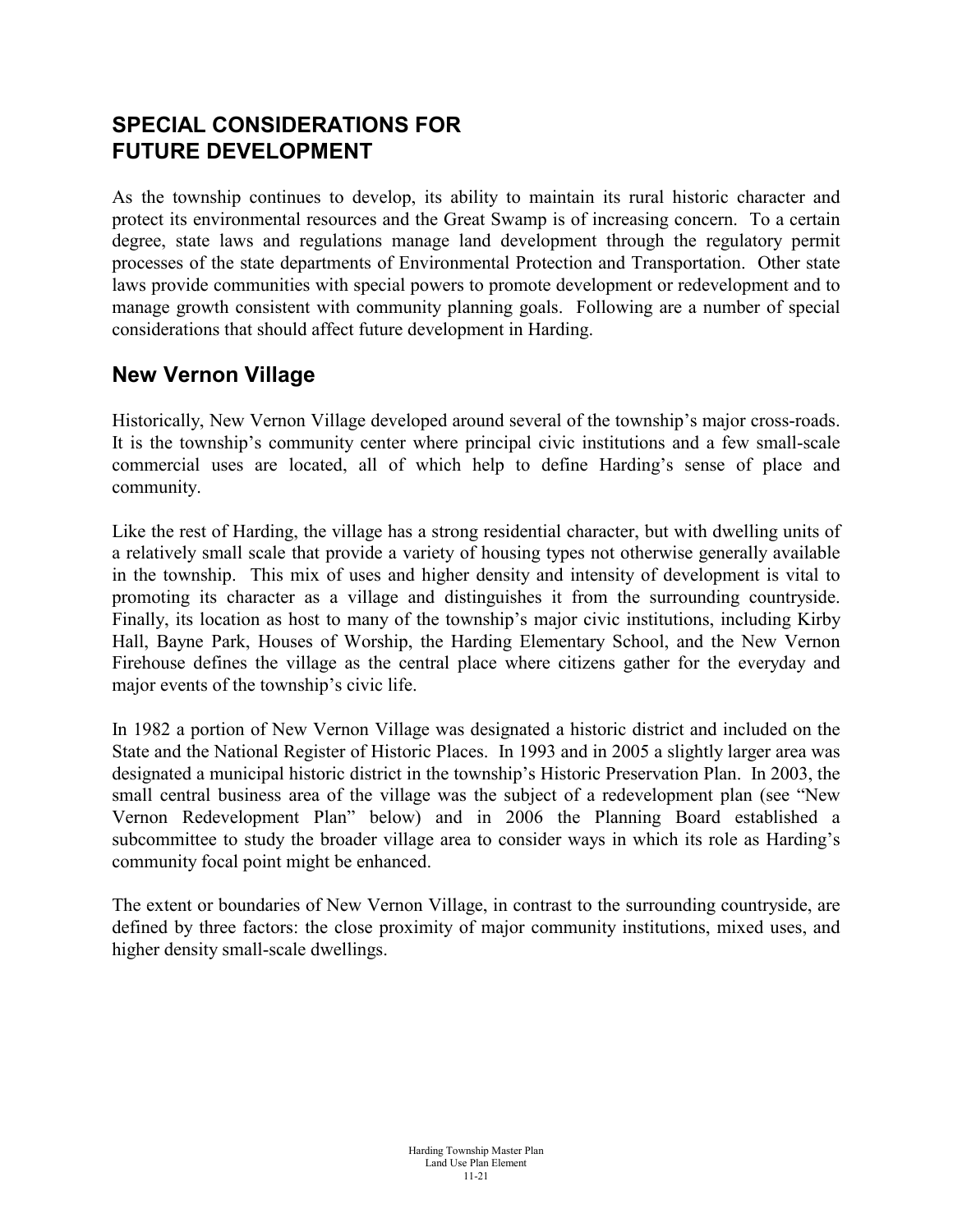

The overall planning goals for the village area are to preserve its historic character and promote the continuance of its traditional role as the focus of the Harding community's civic life. The following objectives are designed to achieve these goals.

- The historic character of the village streetscape should be preserved.
- Private and public uses that promote the interaction of Harding residents should be retained within the village.
- Land use policies should promote redevelopment within the village by permitting reasonable expansions while retaining the relative small scale of buildings.
- The village's mix-use character, with a variety of residential, commercial and institutional uses, should be continued.
- The pedestrian scale and orientation of the village should be enhanced through improvements to footpaths and shared parking.
- Infrastructure improvements should be investigated including the feasibility of converting electric and telephone lines to underground utilities and whether public water supply improvements are needed to address public health concerns.

#### **New Vernon Village Redevelopment Plan**

In 2003 the Township Committee designated a portion of New Vernon Village as an "area in need of redevelopment" and adopted a redevelopment plan to guide revitalization efforts. The New Vernon Village Redevelopment Plan, adopted in May 2003, focused upon the relatively small central core of New Vernon Village comprised of the B-1 Zone and adjacent township land where the Tunis-Ellicks House and Department of Public Works are located.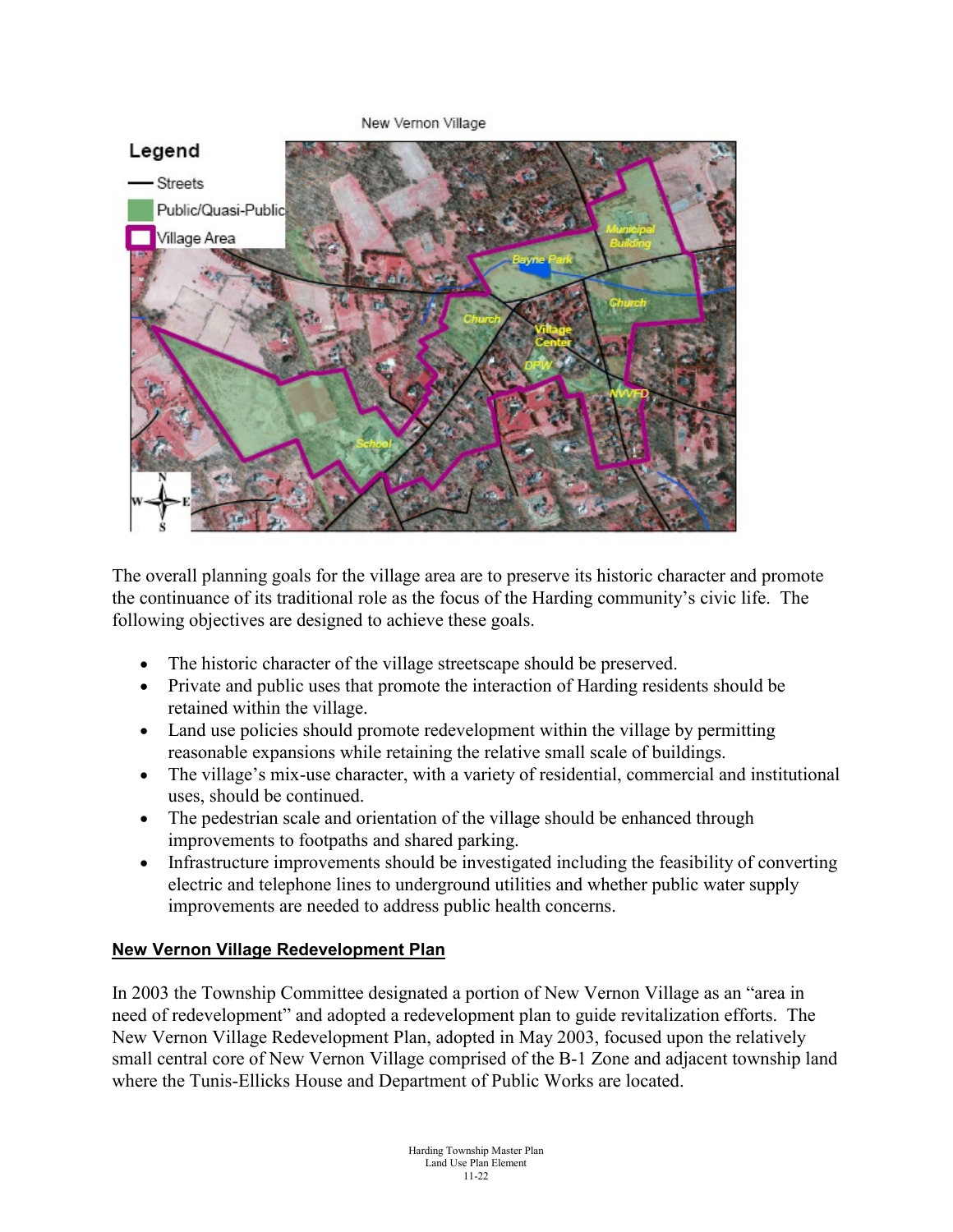The designation of the redevelopment area and preparation of the plan were in response to community concerns at that time about the potential permanent loss of the Post Office from New Vernon and other changes affecting properties within the village and Historic District. Some properties had fallen into disrepair, and a prominent business had been vacated. Small lot sizes, in combination with modern zoning and wastewater requirements, limited prospects for private redevelopment and new business uses.

The redevelopment plan's revitalization objectives are guided by the principles of preserving the traditional character of the village and reinforcing its roots as a pedestrian-friendly environment, encouraging historic preservation, and promoting mixed uses to help maintain a balance of residential and commercial land uses in the village core. The plan encourages private revitalization guided by the township to maintain the village of New Vernon as a focal point for the entire community. Following is a table summarizing the redevelopment plan and the recommended strategies to implement the plan's objectives.

| REDEVELOPMENT PLAN         | <b>REDEVELOPMENT</b>                                          |
|----------------------------|---------------------------------------------------------------|
| <b>COMPONENT</b>           | PLAN STRATEGY                                                 |
| Post Office                | The plan identified two potential sites for a new Post        |
|                            | Office. It has been built as part of a mixed used             |
|                            | development in the preferred location, the site of the former |
|                            | "Ortman's Garage."                                            |
| Library                    | The plan established a site for a new library in the          |
|                            | designated redevelopment area and an alternative location at  |
|                            | the nearby Municipal Building site. The latter site has since |
|                            | been selected by the Township Committee.                      |
| Land uses                  | --Residential: the plan identified goals and objectives to    |
|                            | maintain a variety of residential uses in the village and     |
|                            | encourages the provision of affordable housing.               |
|                            | --Nonresidential: the plan identified currently permitted and |
|                            | proposed new nonresidential land uses.                        |
| Public safety improvements | The plan identified the need and location(s) for: pedestrian  |
| and circulation            | pathways, village parking, a cistern for fire fighting, and   |
|                            | traffic calming and control.                                  |
| Wastewater management      | The plan recommended a study of wastewater management         |
|                            | solutions that will encourage redevelopment.                  |
| Historic preservation      | The plan supported the preservation of historic resources     |
|                            | and provided a development incentive to encourage the         |
|                            | retention of historic structures.                             |
| Redevelopment Area design  | The plan established general design objectives for the        |
| guidelines                 | redevelopment area. Design guidelines prepared by a           |
|                            | Historic Preservation Architect are available to the Historic |
|                            | Preservation Commission and property owners to promote        |
|                            | development compatible with the Historic District.            |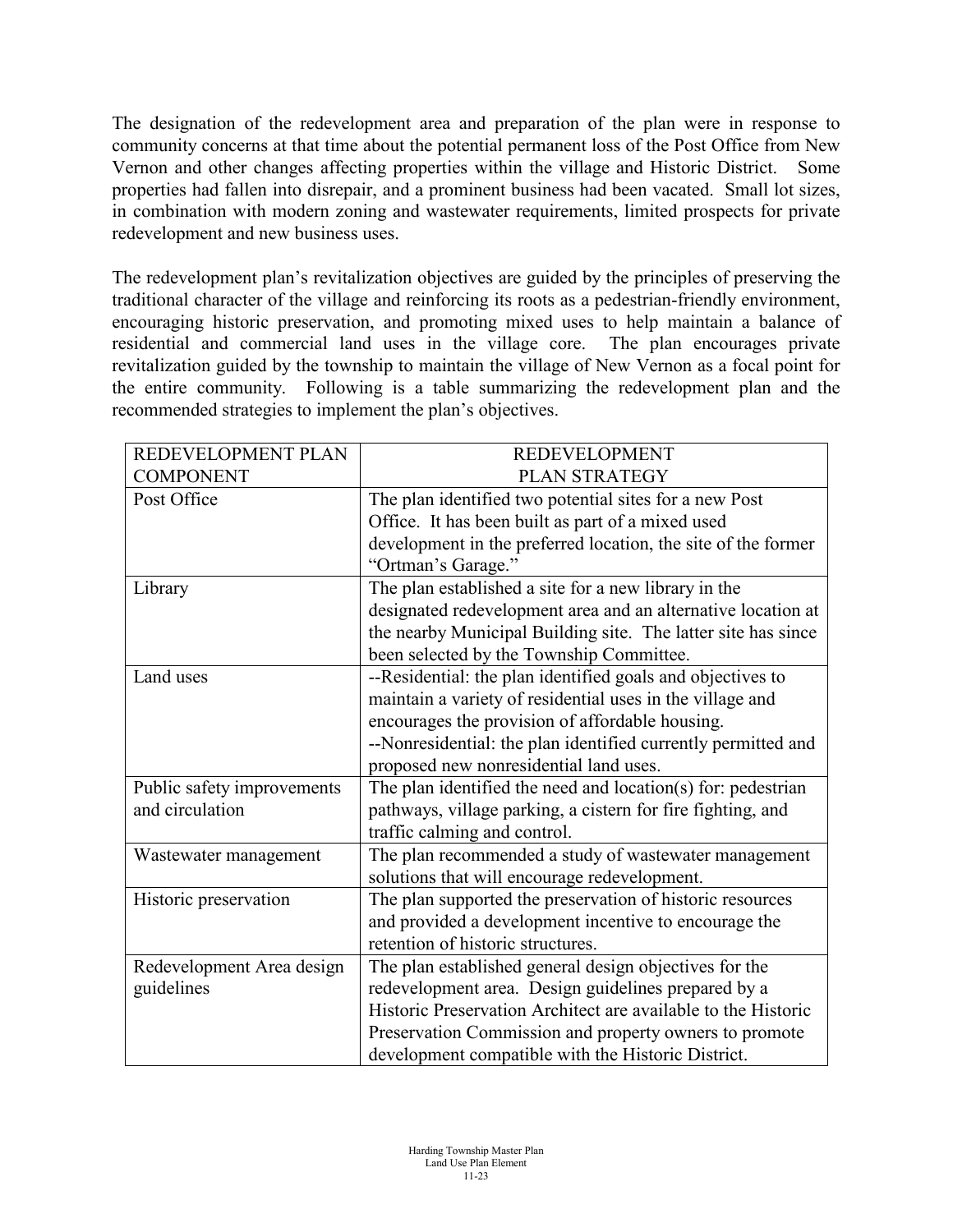# **Development Rights for Nonconforming Lots**

In establishing the new Rural Residential Zone where large lots prevail and/or where the established development pattern is generally of a lower density than the R-1 Zone, it is likely that some lots included within the zone will not meet the new minimum lot size of five acres. This is because in some areas a small number of lots developed on the basis of the previous R-1 zoning may be surrounded by a broader area of larger lots. In these cases, the undersized lots are *grandfathered* and have the legal right to remain as they are.

Harding's ordinance contains provisions allowing vacant pre-existing undersized lots to be developed without a variance as long as the bulk requirements/limitations of the zone are met (section 105-130B). The ordinance implementing the Rural Residential zoning includes additional provisions to permit homeowners of undersized lots in single-family residential zones to rebuild or make improvements to their homes and property as long as the improvements comply with other bulk limitations. This is fair and equitable and represents sound planning practice.

#### **Residential Building Limitations**

An overriding goal of this Master Plan is the preservation and continuation of the township's historic rural residential development pattern. A trend of particular concern is of very large homes on minimum-sized lots. In smaller lot zones, this concern is magnified when an existing small home is demolished or renovated to be replaced by a large home that is out of scale or incompatible with the established neighborhood.

To continue the traditional historic pattern and promote compatible new development, the size of new dwellings and accessory structures should have a proportionate relationship to lot size and be in scale with established neighborhoods. In rural areas very large homes should have larger than minimum-sized lots and should be set back substantially from new or existing roads. This policy will promote the preservation of Harding's streetscapes, also an important Master Plan goal, by minimizing the perceived scale and prominence of these newer structures. In addition, lot disturbance and impervious coverage in rural areas should be reduced to lessen the impact of new development on the environmentally sensitive resources that typically characterize the remaining undeveloped land. Harding's landscape should continue to be heavily influenced by the prominent presence and visibility of large trees and wooded areas, open meadows, farm fields, and historic structures along narrow, curvilinear roadways.

# **Historic Preservation**

Older homes and other historic structures are often situated on small lots and/or close to roadways in village settings such as New Vernon, Green Village, Mt. Kemble Lake, and elsewhere along rural roadways. Rigid zoning often undermines historic preservation by creating disincentives for the improvement of structures and incentives for their demolition. A large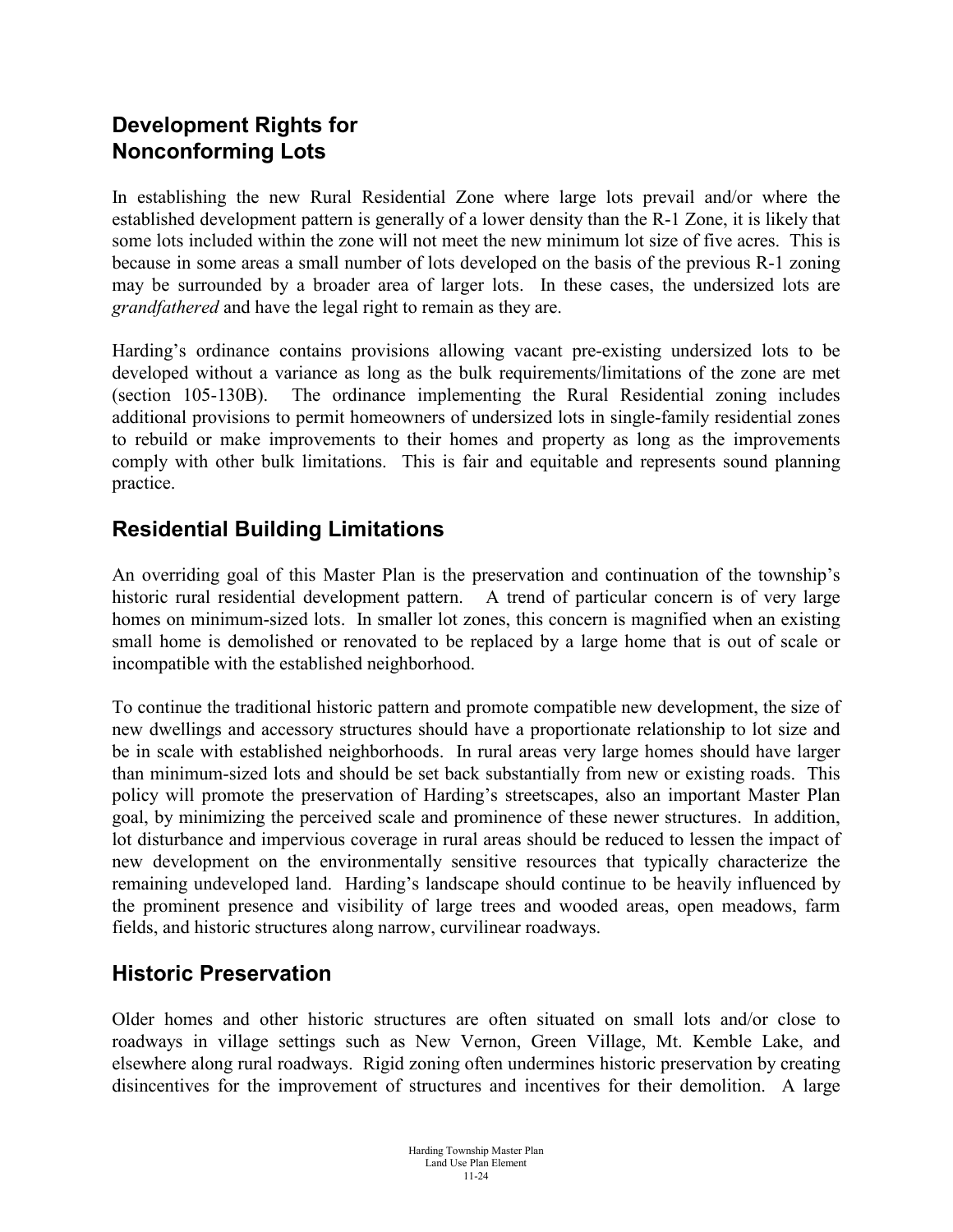percentage of historic structures do not conform to zoning standards, making it more difficult for owners to improve them. This can ultimately result in their loss.

High property values have also made it economically attractive for developers to demolish old structures in order to enhance the development potential of individual lots or maximize the number of lots possible in new subdivisions. The Historic Preservation Commission, Planning Board and Board of Adjustment should continue to work with property owners to avoid the demolition of historic structures. Reduced lot and/or setback standards should be permitted when necessary and reasonable to facilitate the preservation of historic structures and the township's rural character. To preserve and protect the character of historic districts, new "infill" development and renovations/additions to existing historic structures should be undertaken in a way that does not substantially alter the established scale of historic buildings.

#### **Wireless Telecommunications**

The township has established reasonable standards for the installation of wireless telecommunications facilities so that the need for communications services can be balanced against the township's important land use goals and objectives, especially the goals of preserving the township's rural residential and historic character. Of particular concern is the visual impact of large towers on the township's historic rural character and landscape.

As a general policy, a scattered network of small antennas placed in or upon existing structures should be encouraged. However, if a tower is necessary to provide adequate coverage it should be located in a commercial area where there will not be a substantial impact on adjacent residential or historic areas. The joint use of new and existing tower sites by multiple providers should be encouraged to avoid the installation of multiple towers. Cooperation with neighboring communities could also help minimize the total number of antennas needed to provide service.

The following policies should serve as the basis for the township's land use regulations for the installation of wireless telecommunications facilities.

- 1. To minimize the use of large towers, small antennas should be encouraged whenever they can be located on or in existing structures, particularly public or quasi-public property (schools, churches, firehouses, etc.), subject to reasonable standards and site plan review.
- 2. The use of wireless telecommunications towers to support antennas and associated equipment lockers should be minimized through the use of antennas in or on existing structures and co-location.
- 3. When large towers are necessary they should be located in commercial areas. They should not be located in areas where they will have a substantial negative impact on the character of historic districts or sites and/or residential areas.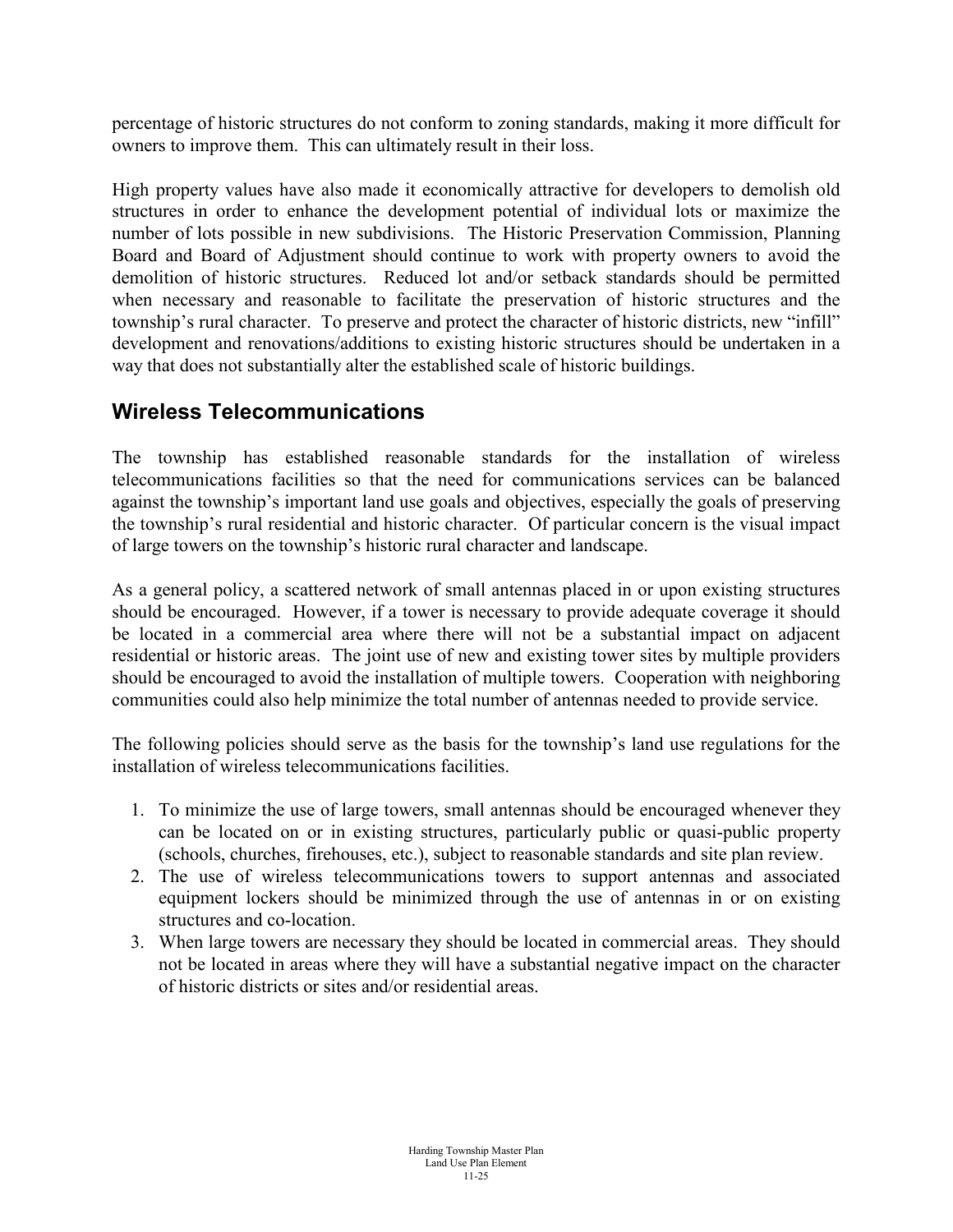#### **Protection of Critical Areas & Natural Resources**

As the township's remaining vacant land is developed there are encroachments on areas previously left in their natural state. Many were previously considered too difficult to develop, particularly tracts with steep slopes, wetlands or other environmental constraints. These areas often contain critical areas of special environmental concern or natural resources of particular value as described in the Conservation Plan element. As Harding's remaining vacant land is subdivided it is important that new lots contain sufficient areas free of environmental constraints to accommodate development. Following is a description of the critical areas and natural resources of special concern in Harding that deserve special consideration and protection.

#### **Protection of Steep Slopes**

Much of the steeply sloping topography in the township is found west of Route 202, especially in the Jockey Hollow area. However, there are areas of steep slopes in other parts of the township. It is very difficult to maintain the natural rate and quality of stormwater runoff in steeply sloping areas after development. This increases the potential for soil erosion and flooding of "downstream" properties.

In accordance with the recommendations contained in the Conservation Plan element and consistent with state planning policies for environmentally sensitive areas, the township has enacted an ordinance limiting land disturbance in steeply sloping areas. Developers should be required to undertake careful planning and analysis of any necessary soil removal, fill, or grading associated with development.

#### **Protection of Mature Trees**

Trees, woodlands and hedgerows can slow, and to an extent, absorb stormwater runoff. Retention of these areas enhances our ability to control stormwater runoff. They are beneficial to the environment because they control soil erosion and increase groundwater recharge. Trees and other vegetation are also important to maintaining privacy in residential areas and to preserving the rural character of the township. Mature trees are an important element of the traditional historic character of the township, especially along public roadways. For these reasons, township land use policies should discourage the indiscriminate, uncontrolled and excessive destruction of trees and specimen vegetation.

#### **Protection of Stream Corridors & Unique Natural or Environmentally Sensitive Areas**

Harding contains many streams of high water quality and other water bodies. There are also unique natural areas and areas of special environmental sensitivity including mature forests, areas containing habitats for threatened or endangered species, areas of extraordinary steep slopes and areas with scenic views. These areas deserve special protection to preserve them. When they are identified as part of the review process for new development, measures should be put in place to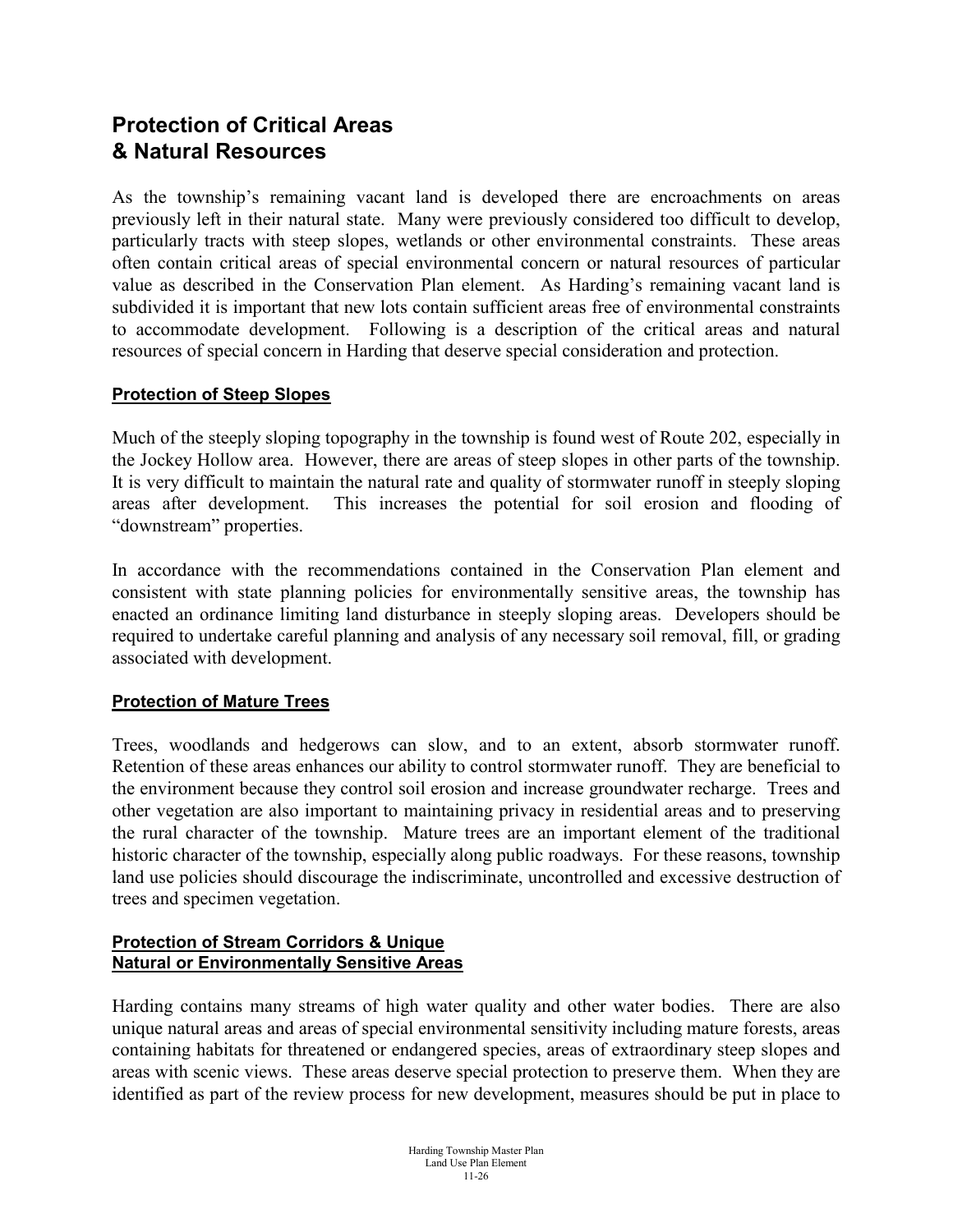protect them. Some protective techniques may be as simple as establishing limits of land disturbance and tree protection efforts during construction. Wherever appropriate, conservation easements should be established for permanent preservation. Easements should be monitored periodically for conformance with township standards.

#### **Protection of the Night Sky**

Nighttime darkness is an essential quality of rural residential life and a key component of the historic landscape. Limiting unnecessary artificial light protects night sky vista for all residents and preserves appropriate habitat for native fauna. As a host to both the Great Swamp National Wildlife Refuge and Jockey Hollow National Park, Harding Township has a stewardship role in preserving these ecological resources by minimizing the impact of artificial light on these conserved lands. Harding Township's commitment to the preservation of nighttime darkness was recognized by receipt of the 2009 Dark Sky Award from the United Astronomy Clubs of New Jersey.

#### **Creative Development Techniques**

The single most often expressed planning goal of township residents is to retain the township's traditional historic and rural character. It is also the major goal of this Master Plan. Zoning is necessary to preserve the low-density pattern of development. However, rigid zoning requirements, over the long term, create uniformity in the pattern of development that is antithetical to the township's planning goals. Even large lot zoning, if imposed with rigidity and uniformity, can eventually promote a suburban character, albeit at low density.

In rural landscapes, low-density development (usually homes and farms) is typically widely spaced or clustered in small village groupings. Large open and/or wooded areas are common. The pattern of lot sizes in rural landscapes is an important design element. They typically vary greatly, with relatively small lots often next to very large lots. The siting of buildings is determined by the geographical and natural characteristics and limitations of the site instead of the imposition of uniform and rigid zoning standards that ignore these characteristics. Variability of building setbacks and building orientation is also typical in a rural landscape. These patterns should be perpetuated.

#### **Creative Design in Subdivisions**

Over the years, alternatives to standard zoning have been developed with mixed results. In the Harding context, zoning and subdivision standards should be designed and/or administered to promote the following planning goals:

- To promote the preservation of large areas of open space, especially the highly visible areas along public roadways.
- To promote the preservation of community character and areas of significant community concern such as scenic vistas, historic areas and structures, and natural resources.